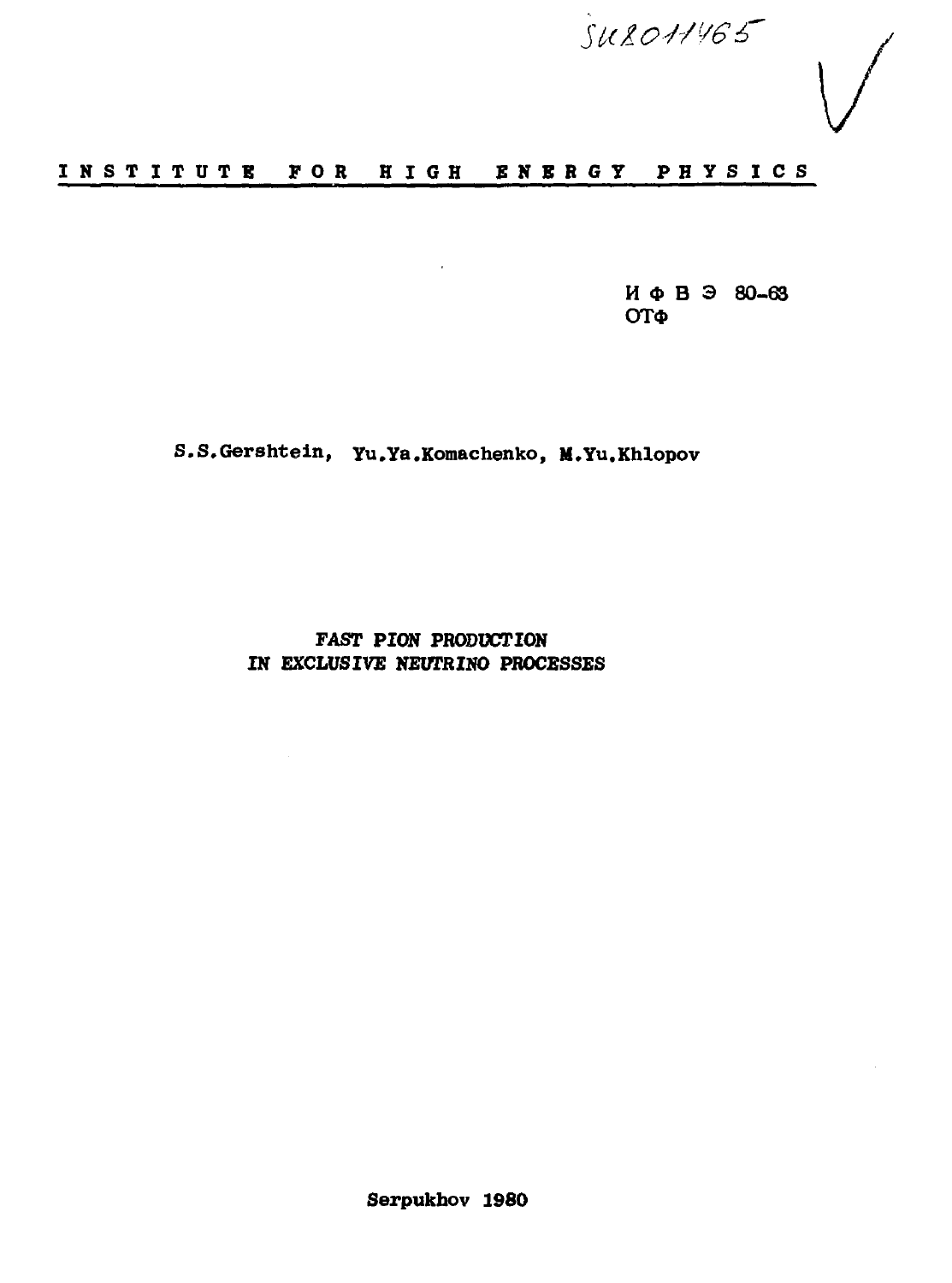**S.S.Gershtein, Yu.Ya.Komachenko, M.Yu.Khlopov**

# **FAST PION PRODUCTION IN EXCLUSIVE NEUTRINO PROCESSES**

**Submitted to Yad. Fiz.**

 $\cdot$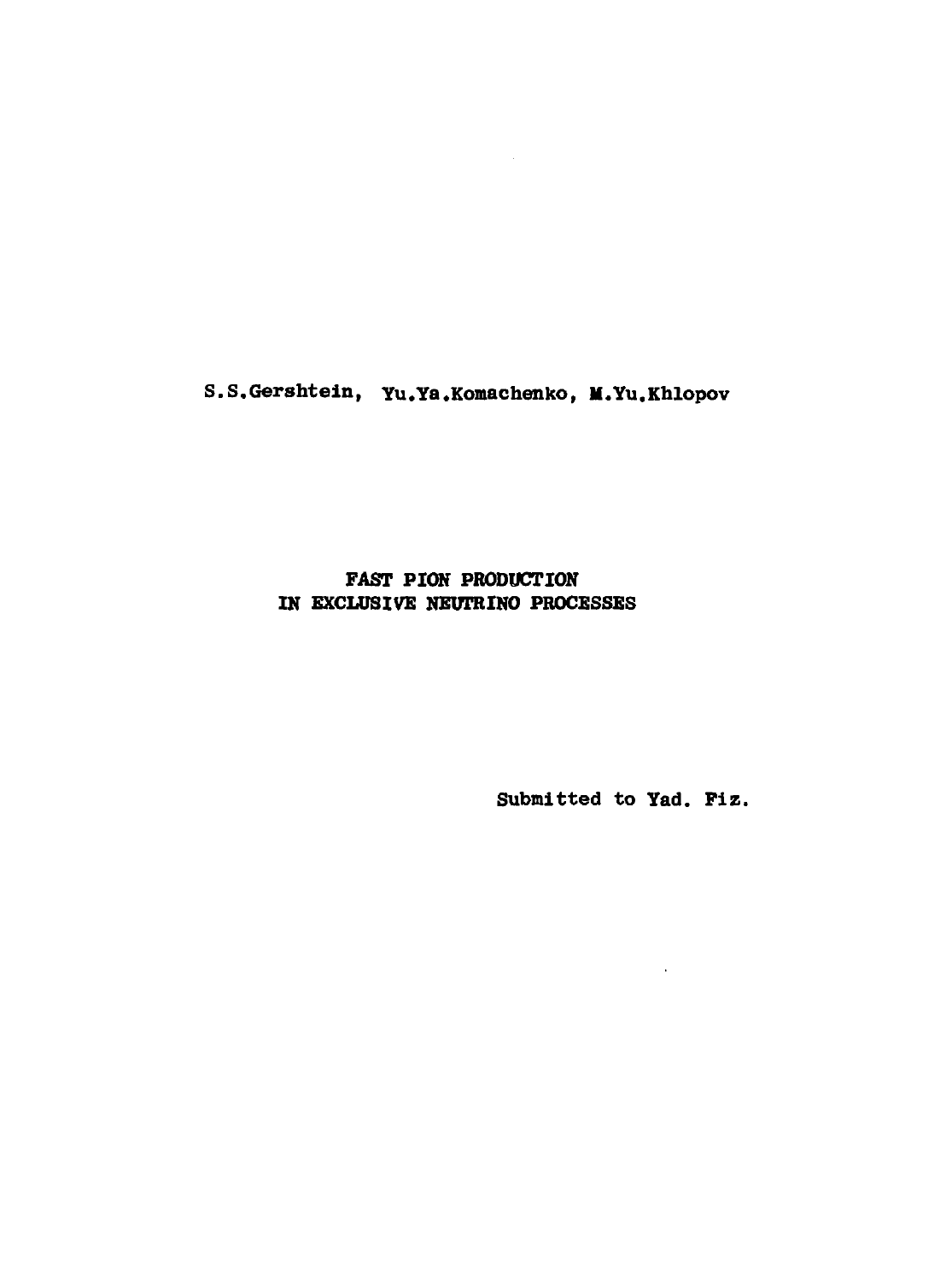**Abstract** 

Gershtein S.S., Komachenko Yu.Ya., Khlopov M.Yu.

Fast Pion Production in Exclusive Neutrino Processes. Seroukhov. 1980. p. 37. (IHEP 80-63).

Refs. 17.

Single pion production in exclusive neutrino reactions with small momentum transfer to nucleon, induced by neutrino scattering on virtual mesons (reggeons), is considered. In the experimental investigation of such processes the contributions of different gesons may be singled out, thus providing information on the weak mesonpion (reggeon-pion) transitions.

#### Анноташки

Герштейн С.С., Комаченко Ю.Я., Хлопов М.Ю.

Образование быстрых июнов в эксклюзивных нейтринных процессах. Серпухов, 1980. 37 стр. с рис. (ИФВЭ ОТФ 80-63).

Библиогр. 17.

Рассмотрены процессы образования одиночных пионов в эксклюзивных нейтринных реакщищх с малой пе едачей импульса нуклону, обусловленные расседилем нейтрино на впртуальных мезонах (реджесчах). Экспериментальное исучение таких процессов позволяет в принципе выделять вклады различных мезонов и получить сведения о слабых мезон-пионных (реджеонпионных) переходах.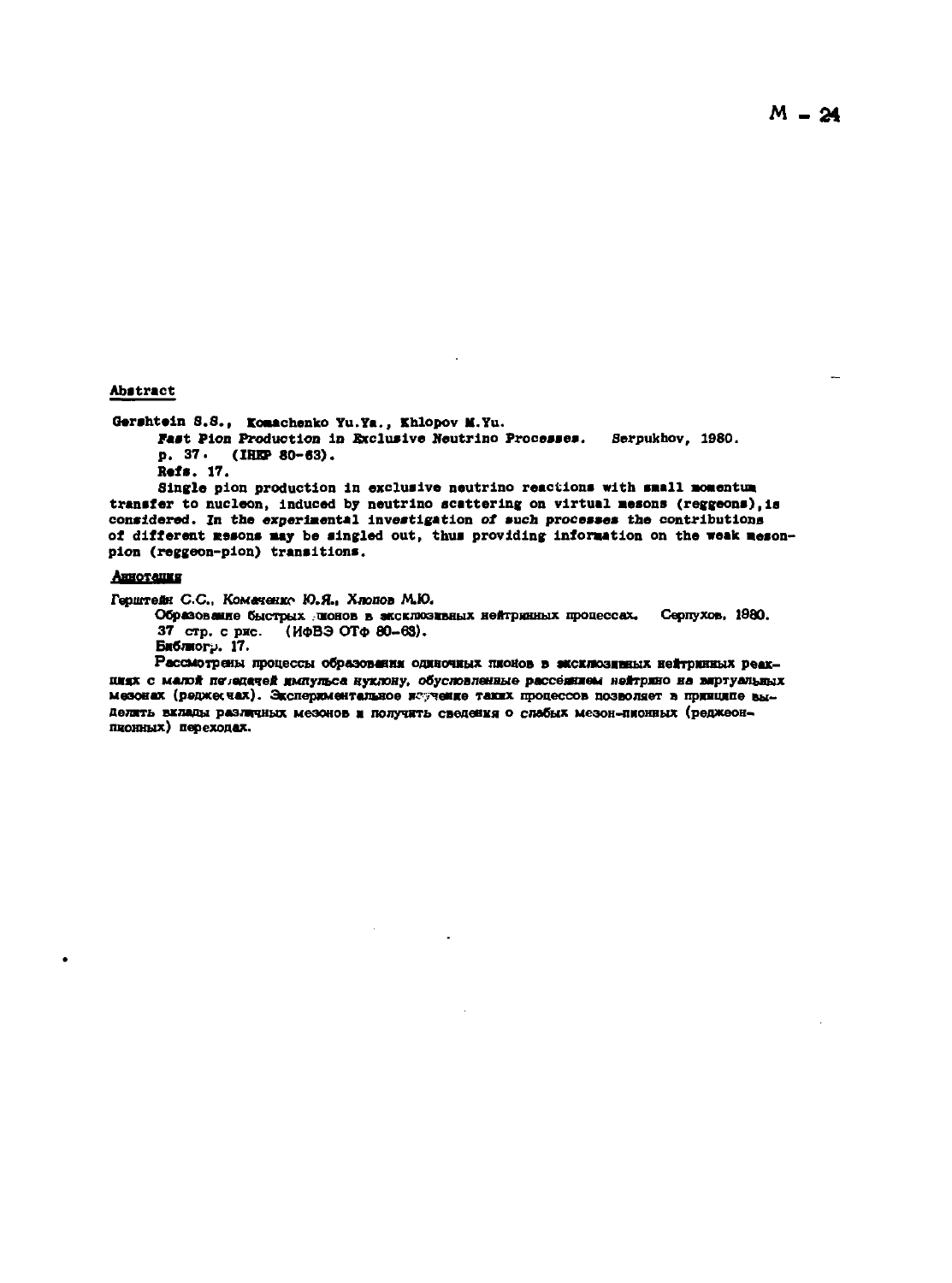#### **1. INTRODUCTION**

**Rich data, that allow one to study separate exclusive proces ses, have been accumulated in high energy neutrino experiments. Sin** gle fast pion production  $\nu_\mu \rightarrow \mu^+ \pi^+$  and  $\bar{\nu}_\mu \rightarrow \mu^+ \pi^-$  without visible **tracks of recoil proton or of products of target nucleus split have been observed in the experiments at FNAL and CERN. The indicated processes are characterised by small momentum transfer to nucleon (at the recoil proton momentum below 200-300 MeV/c, it can be ob served neither in the bubble chambers nor by the balance of trans verse momenta of muon and pion). This fact is confirmed by the events with single fast pion and visible slow recoil proton. It is worth noting that in a great number of the events observed pion possesses such large energy (events with 20-30 GeV pion production) that they cannot be explained by neutrino excitation of resonances**  $in$   $\pi N$  system.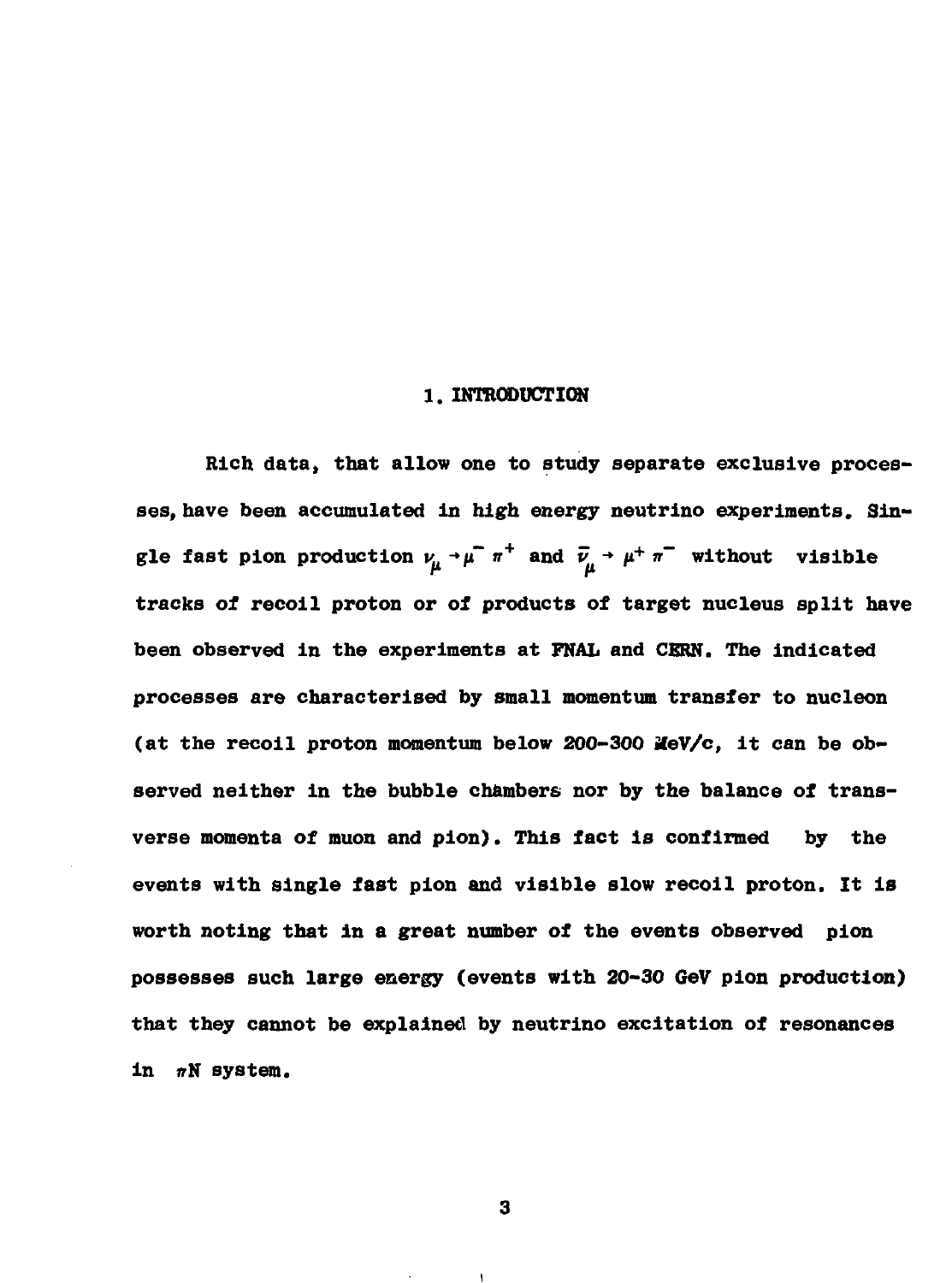**To interpret the quoted peripheral events it is natural to assume that they take place due to neutrino scattering on virtual mesons in the reaction**

$$
\nu A \rightarrow \mu \pi A \tag{1}
$$

**where A is a nucleon or the target nucleus (see fig. 1).**

**On the first sight it seems that the main contribution to reaction (1) is made by the scattering on virtual pions:**

$$
\nu_{\mu} (\vec{\nu}_{\mu}) + \pi^{\circ} \rightarrow \mu^{\overline{*}} + \pi^{\overline{*}} . \qquad (2)
$$

**However one should take into consideration that at high energies of pion produced (corresponding to large invariant masses of the TTN system) there should take place a transition to Regge asympto tics. In other words, process (2) goes on reggeized pion in this range. Rapid decrease of the contribution from the я-trajectory with energy makes us think that the contribution from scattering on** *со, p,* **f-mesons corresponiing to the trajectories that fall down less rapidly with energy, as well as scattering on pomeron may turn out to be essential for the description of process (1). The study of such contributions may provide us with the information about un observable semileptonic decays of mesons (e.g.,** $\omega$ <sup>2</sup>  $\pi \mu \nu$ ) and give us **a possibility to investigate the formfactors of the corresponding meson (Reggeon)-pion transitions.**

**In the present note we estimate the contributions to process (1) made by various virtual mesons (resonances) (§4). Besides we**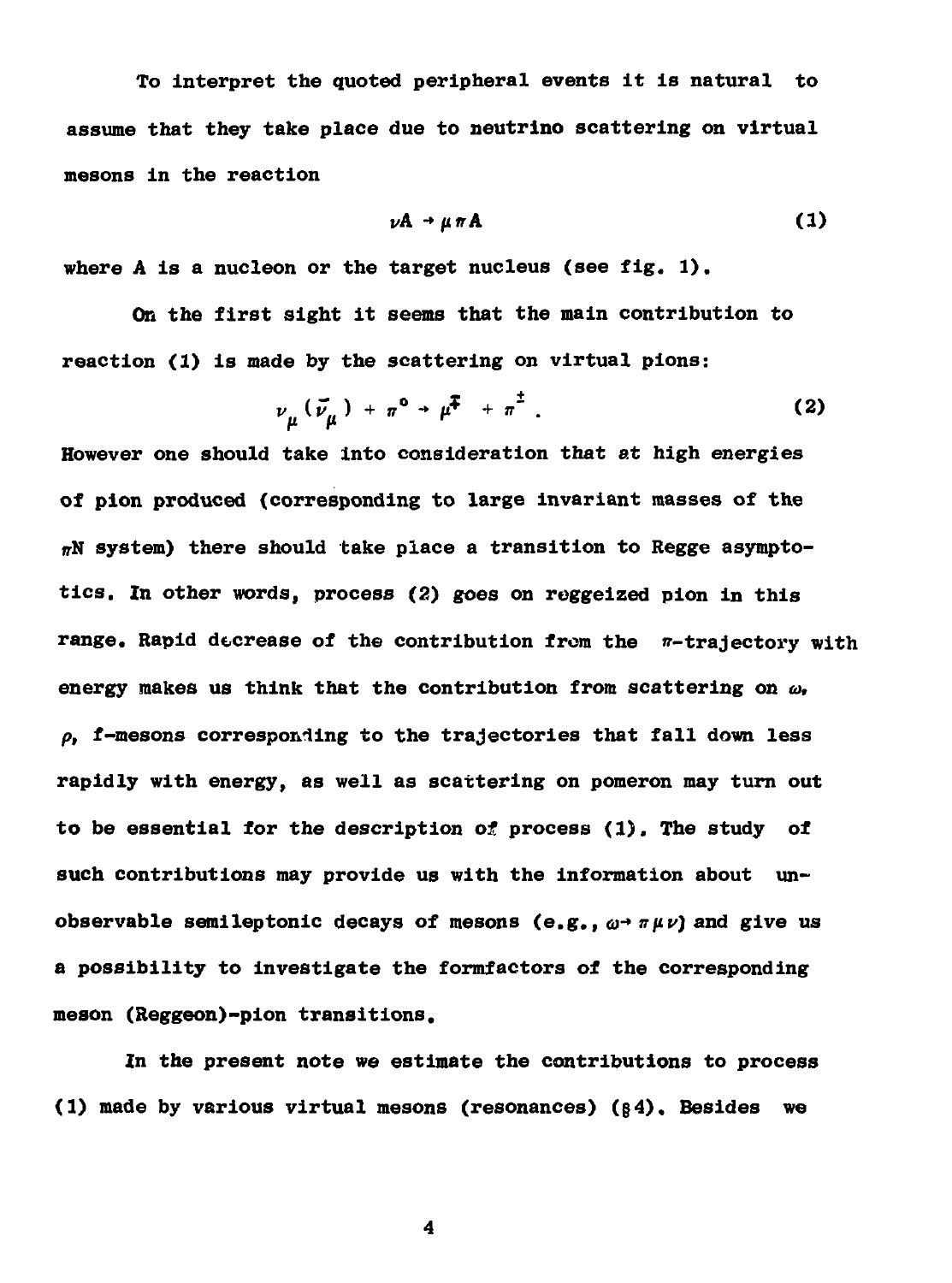**discuss coherent processes of single pion production in nuclei, caused by neutrino scattering on virtual isoscalar mesons (85).**

## **2. PION PRODUCTION IN NEUTRINO SCATTERING ON VIRTUAL MESONS**

**Let us treat the class of processes (1) described with the diagram in fig. 1. This diagram with a pion pole in the t-channel is usually considered alongside with the S-channel pole diagrams** when reaction (1) is analysed at the threshold<sup> $/1$ </sup>. We are interes**ted in the kinematical regions of momentum transfer in high energy processes, where the contribution from the diagram in fig. 1 is dominating\*^. To calculate the contribution from definite mesons (II) to this diagram we must know the matrix elements of weak transiti** ons  $M \rightarrow \pi$ . Except  $M = \pi$  such transitions have not been experimentally **observed. Still the theoretical models allow one to give quite reasonable estimates for them.**

**Since mesons with zero-strangeness have definite G-parity, the selection rules over G-parity (no currents of the second rank) result in the fact, that each transition is either purely vector or purely axial.**

\*) **Moutrino scattering on virtual pions at high energies was considered in refs<sup>12-41</sup>.**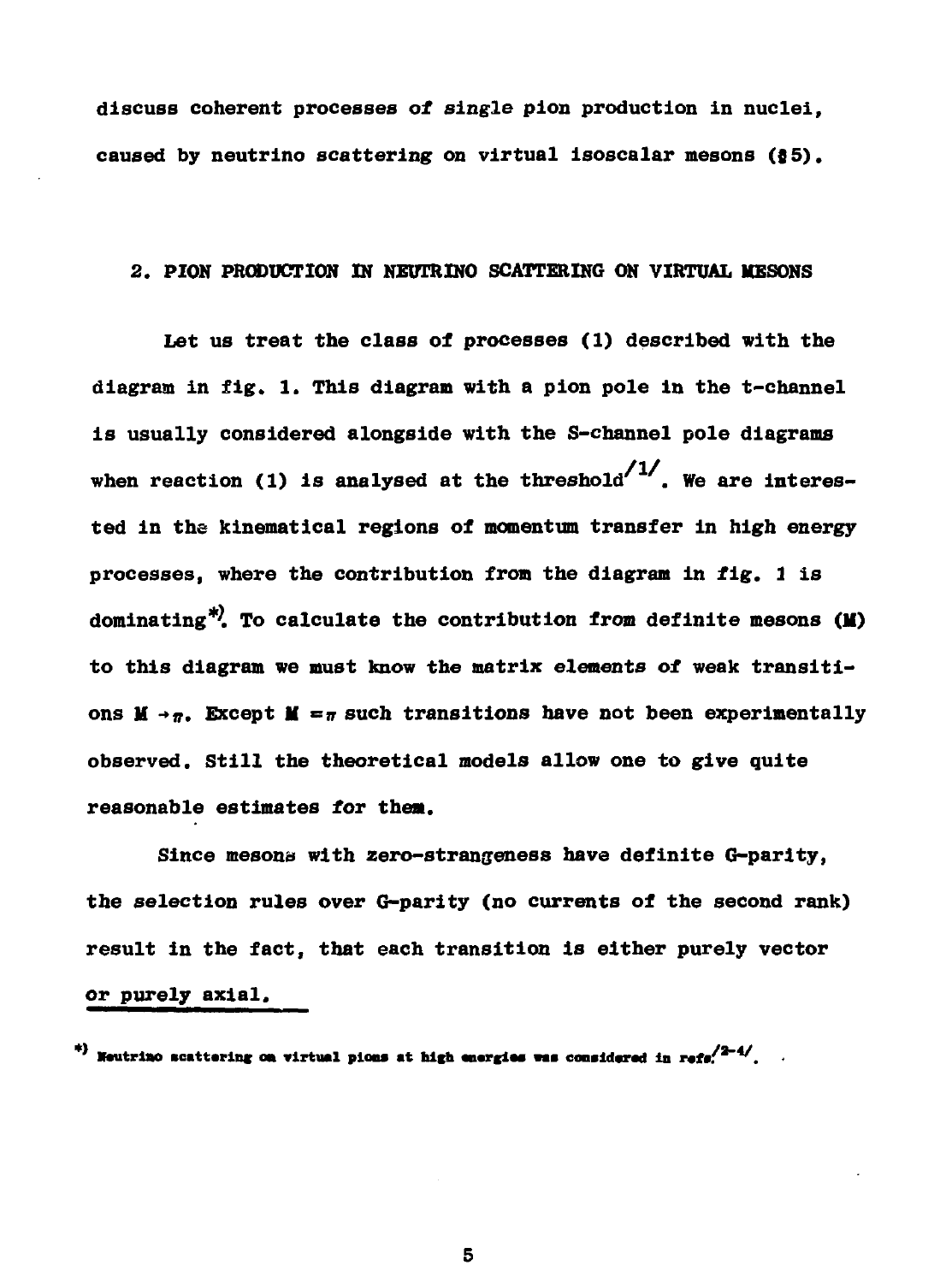**Table 1 gives types of current corresponding to different meson pion transitions. Note, that pion production processes on isosca** lar mesons  $\omega$ , f,  $\sigma$  (as well as on pomeron) would make a coherent contribution to neutrino production of pions on nuclei<sup>\*)</sup>.

As it is also seen from the Table, scattering on virtual  $\eta$ and n' mesons makes no contribution to process (1). Indeed, the **selection rules over G-parity demand that**  $\eta \rightarrow \pi$  **and**  $\eta^* \rightarrow \pi$  **transitions should go on at the account of the axial current which, on the other hand is forbidden for the transitions between pseudoscalar mesons.**

For completeness we present in Table 1  $\mathbb{M}^{\circ} \rightarrow \pi^{\circ}$  transitions corresponding to the process  $\nu A \rightarrow \nu \pi^0 A$  at the account of neutral **currents. In this case the choice for the type of current is de** termined by the C-parity selection rules.

**The structure and the constants of weak transitions, caused by the vector current, may be obtained, if we proceed from CVC consideration. To estimate the constants of the axial transitions we use the PCAC relation (§3).**

**The matrix element of reaction (1) is presented in the form:**

$$
M = \frac{G}{\sqrt{2}} \ell_{\mu} H_{\mu}
$$
 (3)

where  $\ell_{\mu} = \bar{u}_{2} y_{\mu} (1+y_{5}) u_{1}$  is charged leptonic current, and  $H_{\mu}$  is

**The scattering on tr-meson corresponds to affective description of scattering on** isoscalar 2 **m** system with the mass 550 MeV.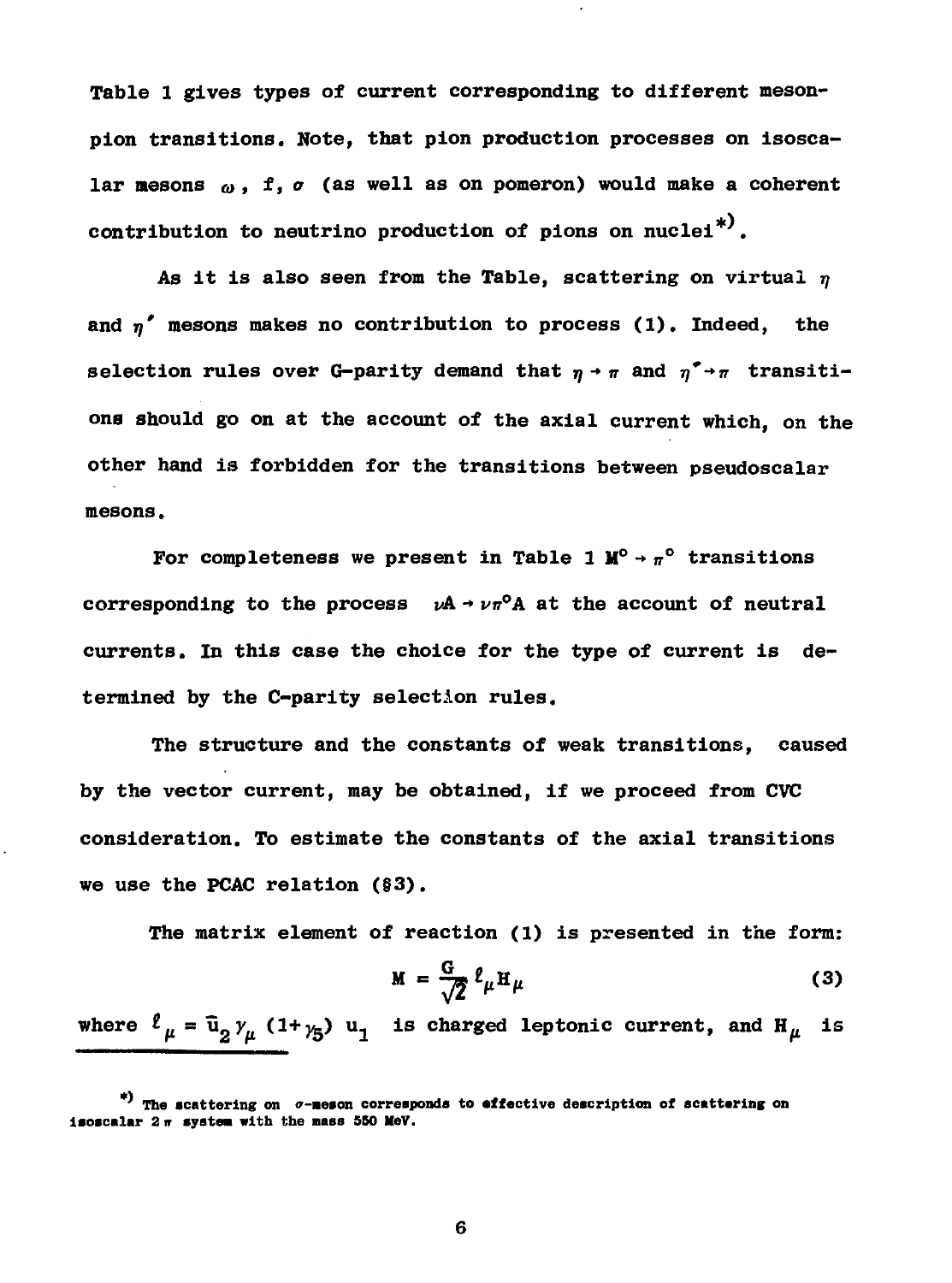the matrix element of weak hadronic current. The set  $H_{ii}$  in the **form of a sum of scattering processes of all virtual mesons with pion production:**

$$
E_{\mu} = \sum_{m} T^{(m)} P^{(m)} J_{\mu}^{(m)}
$$
 (4)

where  $T^{(m)}$  and  $P^{(m)}$  denote symbolically the vertex of virtual meson (m) emission by the target nucleon and meson propagator, and  $j_{ii}^{(m)} =$  $= \langle \pi | J_{\mu} | M \rangle$  is the matrix element of weak hadronic current between **virtual meson state (1© and that of pion, corresponds to the diag ram in fig. 1.**

Nucleon-meson vertices  $T^{(m)}$  are defined by the effective constants, used in the models of nuclear potentials of one boson  $\text{exchange}^{15/}$  (see §3).

At sufficiently large invariant masses of the hadronic  $\pi N$ system reggezation of mesons becomes essential for description of **process** (1). In this case the propagators  $P^{(m)}$  should be chosen in **processes (1).** It is case the propagators parallel be chosen in  $\mathbf{f}(\mathbf{n})$ **accordance with the Regge pole model, and the vertices T\*<sup>m</sup> \* are** Further on we will restrict ourselves with the consideration of the contributions from virtual  $\pi$ ,  $\sigma$ ,  $\omega$ ,  $\rho$ , f-mesons<sup>\*)</sup> In the approximation indicated here the  $\mathbf{H}_{\mu}$  current has the form:

$$
H_{\mu} = \pm \frac{g_{\pi N}(\bar{u}_2 \gamma_5 u_1)}{t_1 - m_{\pi}} f_+ (t_1, t_2) (p + k)_{\mu} \phi_{\pi}^+ +
$$

<sup>&</sup>lt;sup>\*</sup>) Note, that the contribution of axial A<sub>1</sub>, D<sub>A</sub> -messons may be neglected owing to smallness<br>of respective constants or Regge residuals<sup>/6</sup>/. It follows from the quark model that the A<sub>2</sub>-nucleon coupling constant is 3 times smaller, than the respective f-meson one. We may thus neglect the contribution of  $A_2$  as compared to the one of f.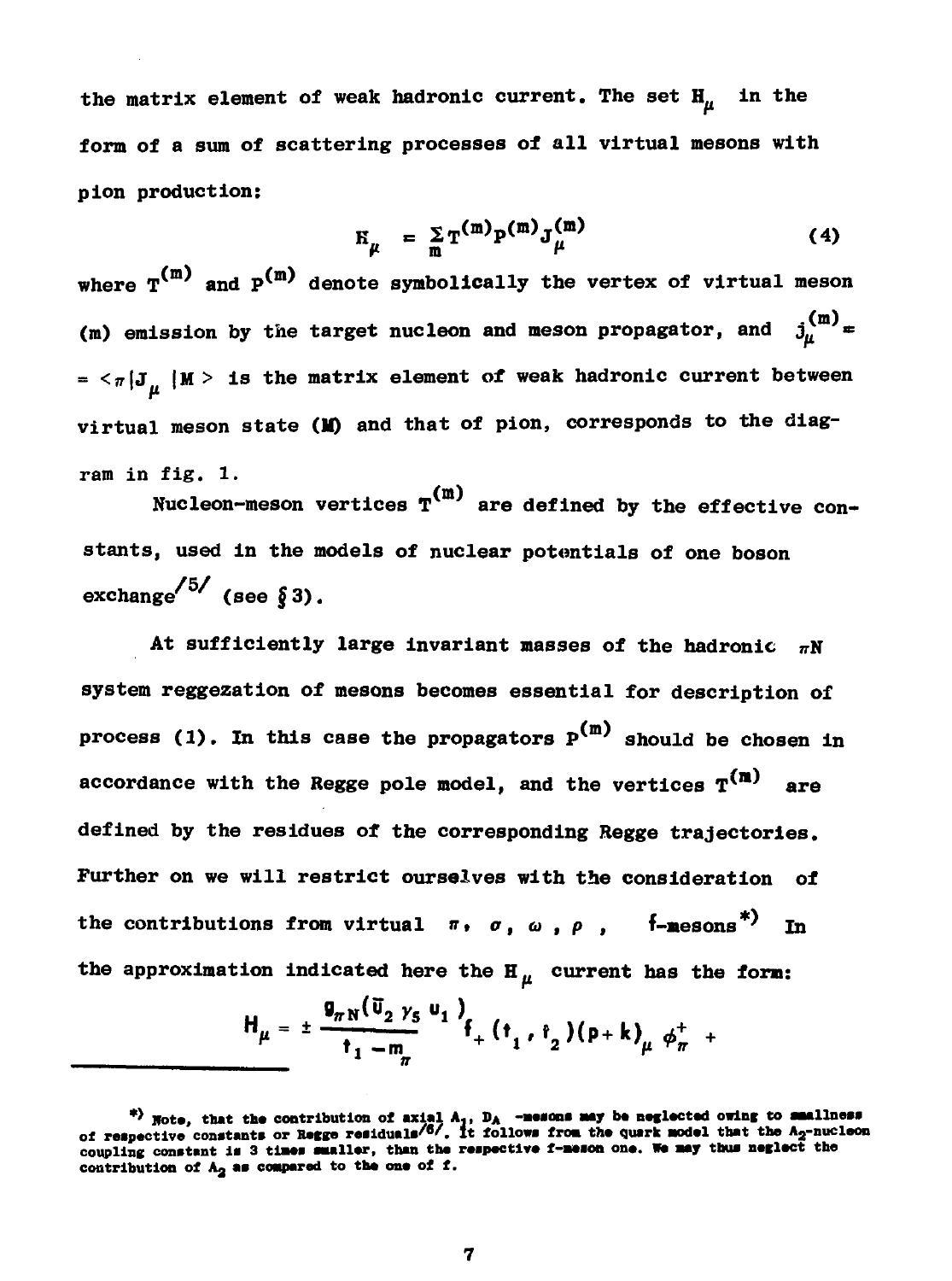$$
+\frac{9\sigma_{N}(t_{1})(\bar{u}_{2}u_{1})}{t_{1}-m_{\sigma}^{2}}f_{\sigma}(t_{1},t_{2})(p+k)_{\mu}\phi_{\pi}^{+}+(5)
$$
\n
$$
+\frac{9\omega_{N}(t_{1})(\bar{u}_{2}\mu u_{1})}{t_{1}-m_{\omega}^{2}}f_{\omega}(t_{1},t_{2})\epsilon_{\mu\nu\lambda\rho}q_{\lambda}k_{\rho}\phi_{\pi}^{+}\n+ \frac{9\rho_{N}(t_{1})(\bar{u}_{2}\nu_{\nu}u_{1})}{t_{1}-m_{\rho}^{2}}[f_{1\rho}(t_{1},t_{2})g_{\mu\nu}+f_{2\rho}(t_{1},t_{2})(p+q)_{\nu}k_{\mu}]\phi_{\pi}^{+}+(7\rho_{N}^{2})\phi_{\pi}^{+}\n+ \frac{9\sigma_{N}(t_{1})(\bar{u}_{2}\nu_{\nu}u_{1})(p_{1}+p_{2})\lambda p_{\sigma}^{\nu\lambda}}{t_{1}-m_{f}^{2}}\nwhere\nh_{\mu\sigma\tau}(t_{1},t_{2})=f_{1f}(t_{1},t_{2})[g_{\mu\sigma}(p+q)_{\tau}+g_{\mu\tau}(p+q)_{\sigma}]+f_{2f}(t_{1},t_{2})(p+k)_{\mu}(p+q)_{\sigma}(p+q)_{\tau}
$$

and we omit the terms proportional to  $q_{\mu}$  which when being convoluted with the leptonic current gives us leptonic mass, the terms corresponding to the vector meson couplings of the form  $\frac{t_v}{2m_e} \tilde{u}_2 \sigma_{\mu\nu} k_\nu u_1$ as well as the terms corresponding to tensor-gradient coupling of f meson with nucleon<sup>\*</sup>). Note that the terms corresponding to isovector  $\pi^{\circ}$  and  $\rho^{\circ}$  meson exchange have opposite signs at  $\nu$  and  $\bar{\nu}$  scattering: it is "+" for  $\pi^+$  production and "-" for  $\pi^-$  production. In formula (5)  $\mathfrak{g}_{\mathbf{u}\mathbf{v}}(\mathbf{t}_1)$  are formfactors of the corresponding meson-nucleon couplings, that will be taken at zero momentum transfer;  $k_1$ ,  $k_2$ ,  $p$ ,  $p_1$ ,  $p_2$  are 4-momenta of neutrino, muon, pion, incident and final nucleon respectively  $k_1 - k_2 = q$ ,  $p_1 - p_2 = k$ (see fig. 1)  $f_+$ ,  $f_{\sigma}$ ,  $f_{\omega}$ ,  $f_{1\rho}$ ,  $f_{2\rho}$ ,  $f_{1f}$ ,  $f_{2f}$  are formfactors of weak transitions  $\nu \mathbf{M} \rightarrow \mu \pi$ . Their changes due to off-

<sup>\*)</sup> There are indications in literature that the constant of this coupling is small.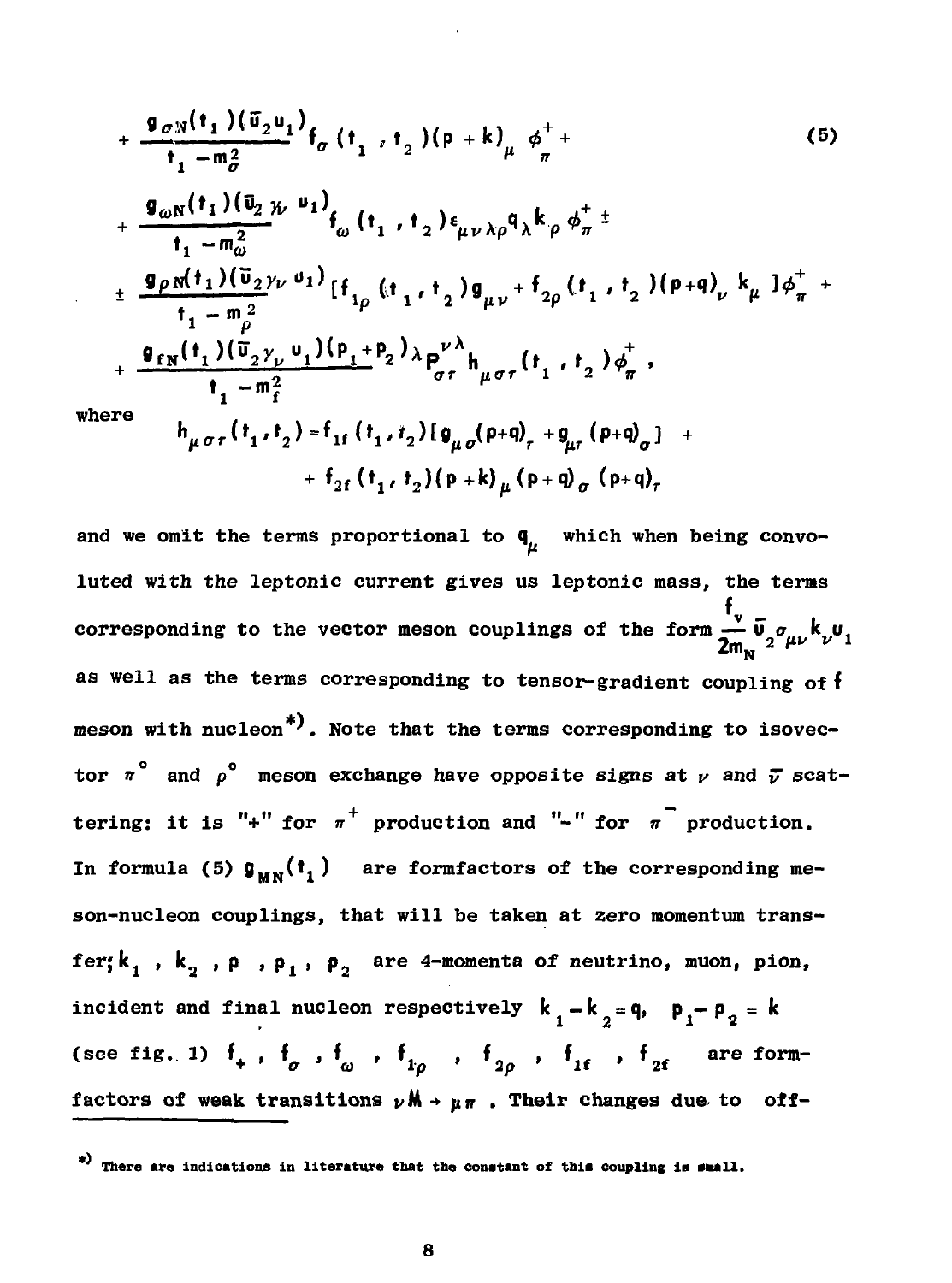mass-shell effects will be neglected and we will assume that  $f(t_1, t_2) \approx f(0, t_2) \approx f(m_M^2, t_2)$ . The projection operator  $P^{\nu \lambda}_{\sigma \tau}$  of the tensor  $2^+$  meson has the form:

$$
P_{\sigma\tau}^{\nu\lambda} = \frac{1}{2} (\overline{\mathfrak{g}}_{\nu\sigma}\overline{\mathfrak{g}}_{\lambda\tau} + \overline{\mathfrak{g}}_{\nu\tau} \overline{\mathfrak{g}}_{\lambda\sigma} - \frac{2}{3} \overline{\mathfrak{g}}_{\nu\lambda} \overline{\mathfrak{g}}_{\sigma\tau}), \quad \overline{\mathfrak{g}}_{\nu\lambda} = \mathfrak{g}_{\nu\lambda} - \frac{k_{\nu}k_{\lambda}}{M^2}
$$

and satisfies the conditions:

$$
k_{\nu} P_{\sigma r}^{\nu \lambda} = k_{\lambda} P_{\sigma r}^{\nu \lambda} = k_{\sigma} P_{\sigma r}^{\nu \lambda} = k_{r} P_{\sigma r}^{\nu \lambda} = 0, \quad P_{\sigma r}^{\lambda \lambda} = P_{\sigma \sigma}^{\lambda \nu} = 0.
$$

It is also symmetric with respect to  $\nu \rightarrow \lambda$ ,  $\sigma \rightarrow r$  ( $\nu \lambda$ )  $\rightarrow (\sigma r)$  permutations (see e.g.,  $\frac{8}{3}$ ). Having introduced the formfactors  $F_{16} =$ 

$$
= 4(p_1 + p_2, q) \frac{q_{fN}f_{1f}}{t_1 - m_f^2}, F_{2f} = 4(p_1 + p_2, q) \frac{q_{fN}f_{2f}}{t_1 - m_f^2}
$$
 we shall present the

term, corresponding to  $f$  meson in formula (5) in the form;

$$
H_{\mu}^{f} = \frac{F_{1f}}{2} \left[ \bar{v}_{2} y_{\mu} v_{1} + \frac{(\bar{v}_{2} \hat{q} v_{1})}{(p_{1} + p_{2}, q)} (p_{1} + p_{2})_{\mu} \right] + F_{2f} (\bar{v}_{2} \hat{q} v_{1}) (p + k)_{\mu}.
$$
  
Note that high spin (2<sup>+</sup>) exchange results in appearance of multi-  
pliers in the effective  $F_{2f}$  and  $F_{2f}$  formfactors that grow with  
energy.

Account for the reggezation of mesons results, generally speaking, in great changes in presentation of formula (6). The  $\sigma$ meson contribution to the Regge domain is inessential $/6/$ . On the other hand at high energies there may take place processes of pion production in neutrino scattering on pomeron, caused by the axial current according to the G-parity selection rule. In each term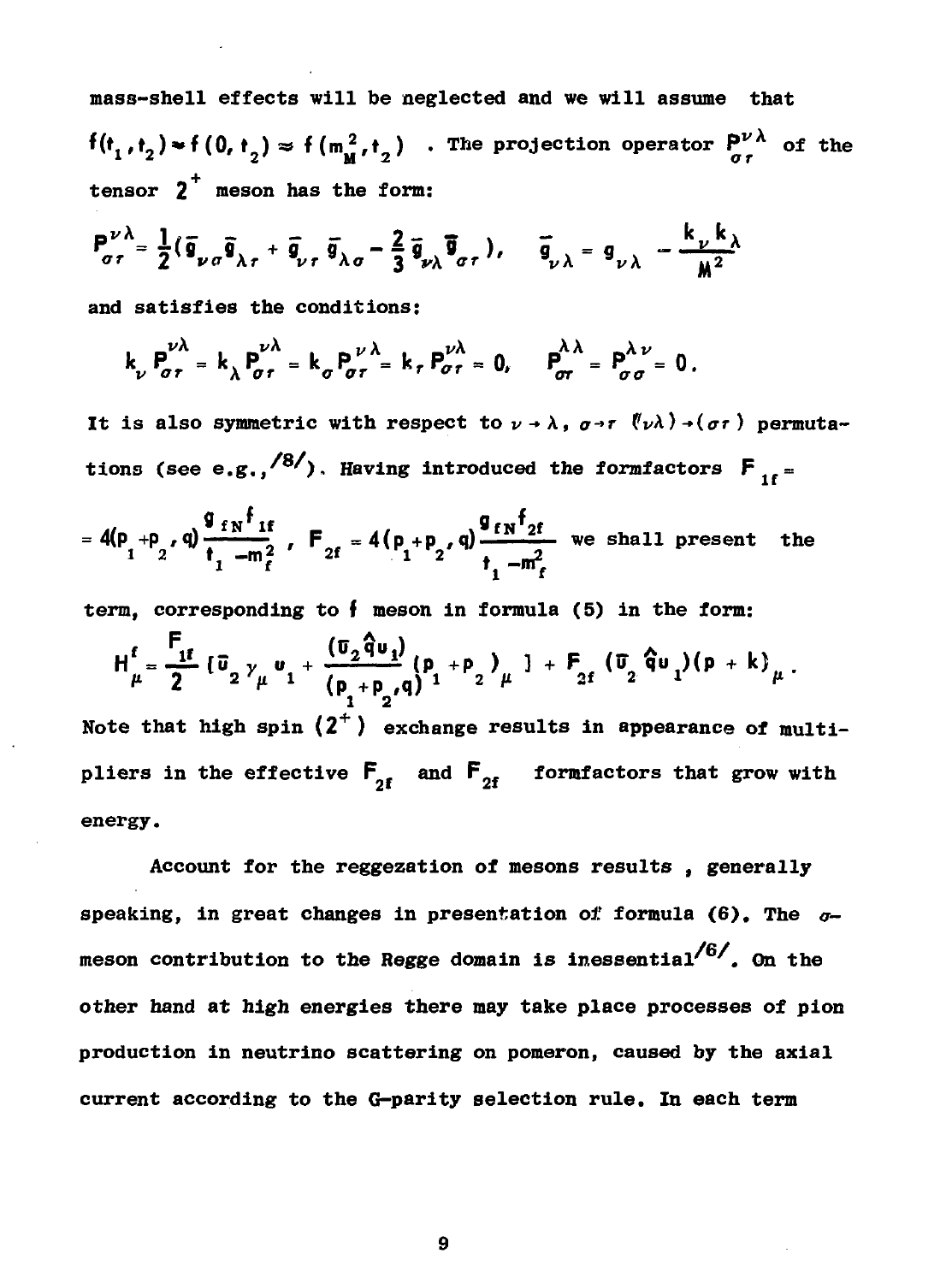g .... f. (but that corresponding to f meson) pole expressions  $F_u = \frac{mn}{m} \frac{M \pi}{2}$ and in the case with f meson effective formfactors  $F_{1f}$  and  $F_{2f}$ <sup>n</sup> **if**  $\overline{a}$  $\int_{0}^{8} (t_{1}, t_{2}, s_{2}) \eta_{\mu}(\frac{1}{s_{1}})^{m}$ **transform in the**  $\mathbf{r}$  **d**  $\mathbf{r}$  **d**  $\mathbf{r}$  **d**  $\mathbf{r}$  **w**  $\mathbf{r}$  **d**  $\mathbf{r}$ **and a are signatures and trajectories of the corresponding Reg geometric is the function of**  $\mathbf{R} \cdot \mathbf{1} \cdot \mathbf{2}^T \cdot \mathbf{2}^T$ sition, and s<sub>o</sub> is the energy-scale parameter,  $s_o = 2M_N E_o$ ,  $E_a \approx 1 GeV$ . In the transitions caused by the axial current, covariant structures change too, and each term in  $H_u$  corresponding to  $\rho$ , **f** and **P trajectory** generally speaking should be presented as a sum

$$
\Phi_1 (\mathsf{p} + \mathsf{k})_{\mu} + \Phi_2 \mathsf{p}_{1\mu} + \Phi_3 \mathsf{q}_{\mu}.
$$

**At small momentum transfers to nucleon the quantity p q is prac tically independent of the azimuthal. Treiman-Yang angle and for**  $s$   $>>$   $M_{\nu}$ ,  $M_{\nu}$  nucleon mass, is equal to:

$$
P_{1}q \approx -\frac{st_{2}}{2s_{2}}
$$
 (6)

where invariant variables  $s = (k_1 + p_1)^2$ ,  $s_1 = (q+p_1)^2 = (p_1 + p_1)^2$ ,  $s_2 = (k_2 + p_1)^2$ ,  $\mathbf{f}_1 \approx \mathbf{k}^2$ ,  $\mathbf{f}_2 = \mathbf{q}^2$  have been introduced (see fig. 1).

**In the terms of the quoted variables differential cross sec 2 tion for reaction (1) has the form (at**  $\mathbf{s} \gg \mathbf{M}^2$ **,**  $\mathbf{s}$ **,**  $|\mathbf{t}_s| \gg |\mathbf{t}_s|$ **,**  ${\sf m}_\pi^{\,2}$ ,  ${\sf m}_\mu^{\,2}$ ;  $|{\sf t}_{\bf 1}| < < {\sf m}_\sigma^{\,2}$ ,  ${\sf m}_\alpha^{\,2}$ ,  ${\sf m}_\sigma^{\,2}$ ,  ${\sf m}_\text{f}^{\,2})$ :  $\frac{|\mathbf{M}|}{\mathbf{M}^2 \cdot 2^2 (\mathbf{s} - \mathbf{t})} = \frac{1}{(2\pi)^4 8s^2 \mathbf{s}} (-2t_1 \mathbf{s}_2^2)$ **( 2f f ) <sup>4</sup>32(s-Mj) <sup>2</sup> ( s <sup>2</sup> - t <sup>1</sup> ) (2f f ) <sup>4</sup>8 s <sup>2</sup> s 2**  $\left| \frac{1}{2} \right| \left| \frac{1}{2} \right| \mathbf{F}_p + \mathbf{F}_f \right|^2 + 2 \left( 1 + \frac{2}{\epsilon} \right) s^2 \left| \mathbf{F}_p \right|^2$  - (7a)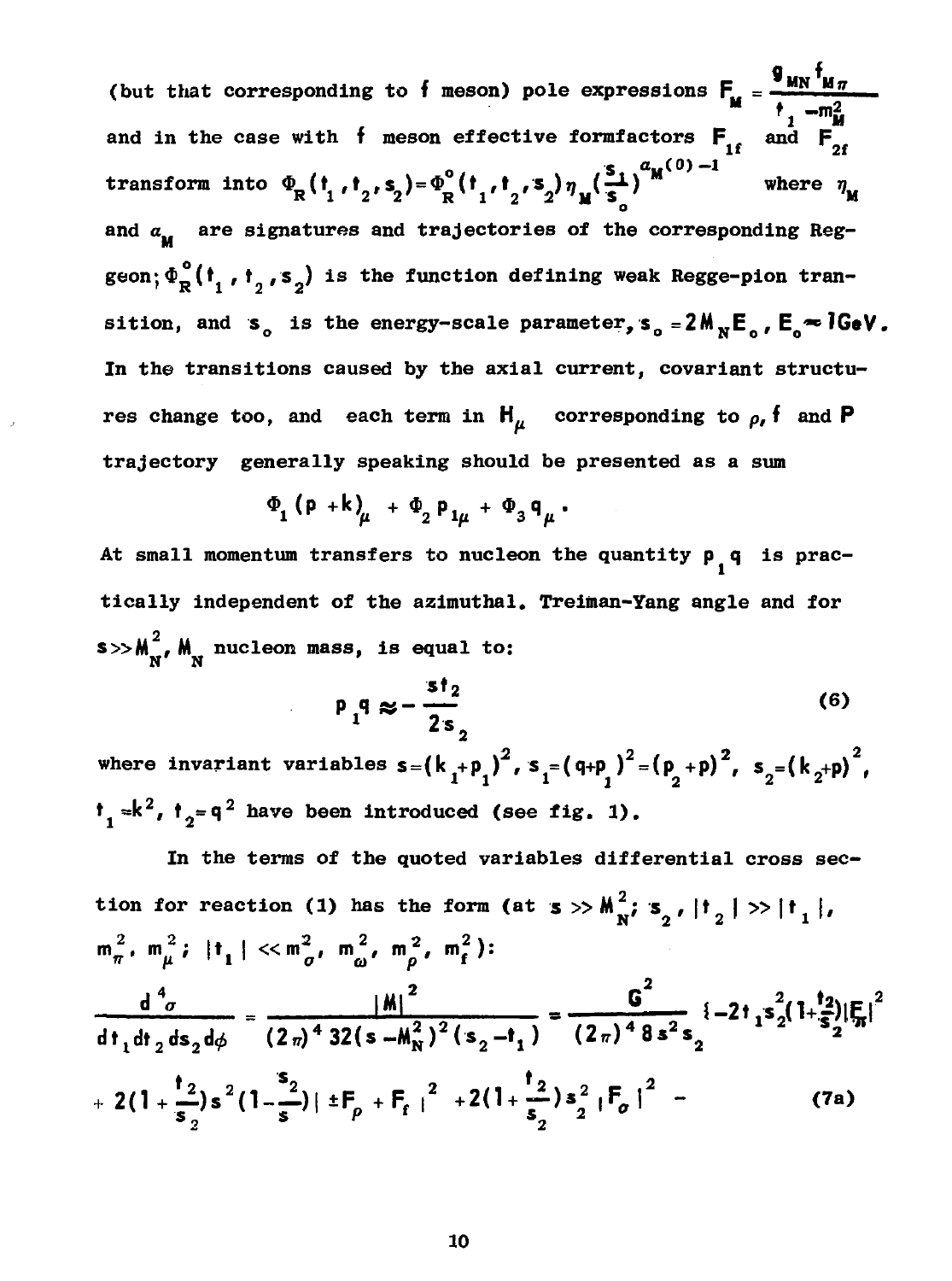$$
-2M_{N}^{2} s_{2}^{2} t_{2} (1 + \frac{t_{2}}{2s_{2}})^{2} |F_{\omega}|^{2} [+ 4(1 + \frac{t_{2}}{s_{2}}) s_{2} (1 - \frac{s_{2}}{2s}) ReF_{\sigma}^{+} (t F_{\rho} + F_{t}) +
$$
  
+ 8(1 + \frac{t\_{2}}{2s\_{2}}) s (1 - \frac{s\_{2}}{2s}) |k\_{1} p\_{1} q k | ReF\_{\omega}^{+} (t F\_{\rho} + F\_{t}) + (7b)  
+ 8(1 + \frac{t\_{2}}{2s\_{2}}) s\_{2} |k\_{1} p\_{1} q k | ReF\_{\omega}^{+} F\_{\sigma} [t l k\_{1} p\_{1} q k] Im[t \frac{2s\_{2}}{2s - s\_{2}} F\_{1\rho} F\_{1f}^{+} + (7c)  
+ 8 \frac{t\_{2}}{s\_{2}} (s - \frac{s\_{2}}{2}) F\_{1\rho} F\_{2f}^{+} t 8 \frac{t\_{2}}{s\_{2}} (s - \frac{s\_{2}}{2}) F\_{2\rho} F\_{1f}^{+} + 4(F\_{1f}^{+} t F\_{1\rho}) F\_{\sigma}^{+}] t  
+ 4M\_{N}^{2} t\_{2} s\_{2} (1 + \frac{t\_{2}}{2s\_{2}}) ImF\_{\omega}^{+} (F\_{1f}^{+} t F\_{1\rho}), \qquad (7d)

where 
$$
\phi
$$
 is the Treiman-Yang angle,  $\{k_1 p_1 q k\} = \epsilon_{\mu\nu\lambda\sigma} k_{1\mu} p_{1\nu} q_{\lambda} k_{\sigma}$ ,  
\n
$$
F_{\pi} = \frac{g_{\pi N} f_t}{t_1 - m_{\pi}^2}, \quad F_{\sigma} = \frac{2M_N g_{\sigma N} f_{\sigma}}{m_{\sigma}^2}, \quad F_{\omega} = \frac{g_{\omega N} f_{\omega}}{m_{\omega}^2}, \quad F_{1, 2\rho} = \frac{g_{\rho N} f_{1, 2\rho}}{m_{\rho}^2}
$$
\n
$$
F_{1, 2f} = 4(p_1 + p_2, q) \frac{g_{\ell N} f_{1, 2f}}{m_{\rho}^2}; \quad F_{\rho} = F_{1\rho} - q^2 F_{2\rho}, \quad F_{f} = F_{1f} - q^2 F_{2f}(8)
$$

It should be noted that in the case of scattering on nonpolarized target pion amplitude does not interfere with other amplitudes.

In  $(7)$  the term  $(7b)$  corresponds to  $P$ -odd effects, caused by interference of vector and axial hadronic currents. The indicated effects manifest themselves in the asymmetry on the Treiman-Yang angle. In the lab. system this term defines the correlation  $(\vec{p} \vec{k}_2) \vec{p}_2)$  which manifests itself in the angular asymmetry between the planes  $(\vec{p}, \vec{k}_2)$  and  $(\vec{p}, \vec{p}_2)$  where pion  $(\vec{p})$  and muon  $(\vec{k}_2)$ and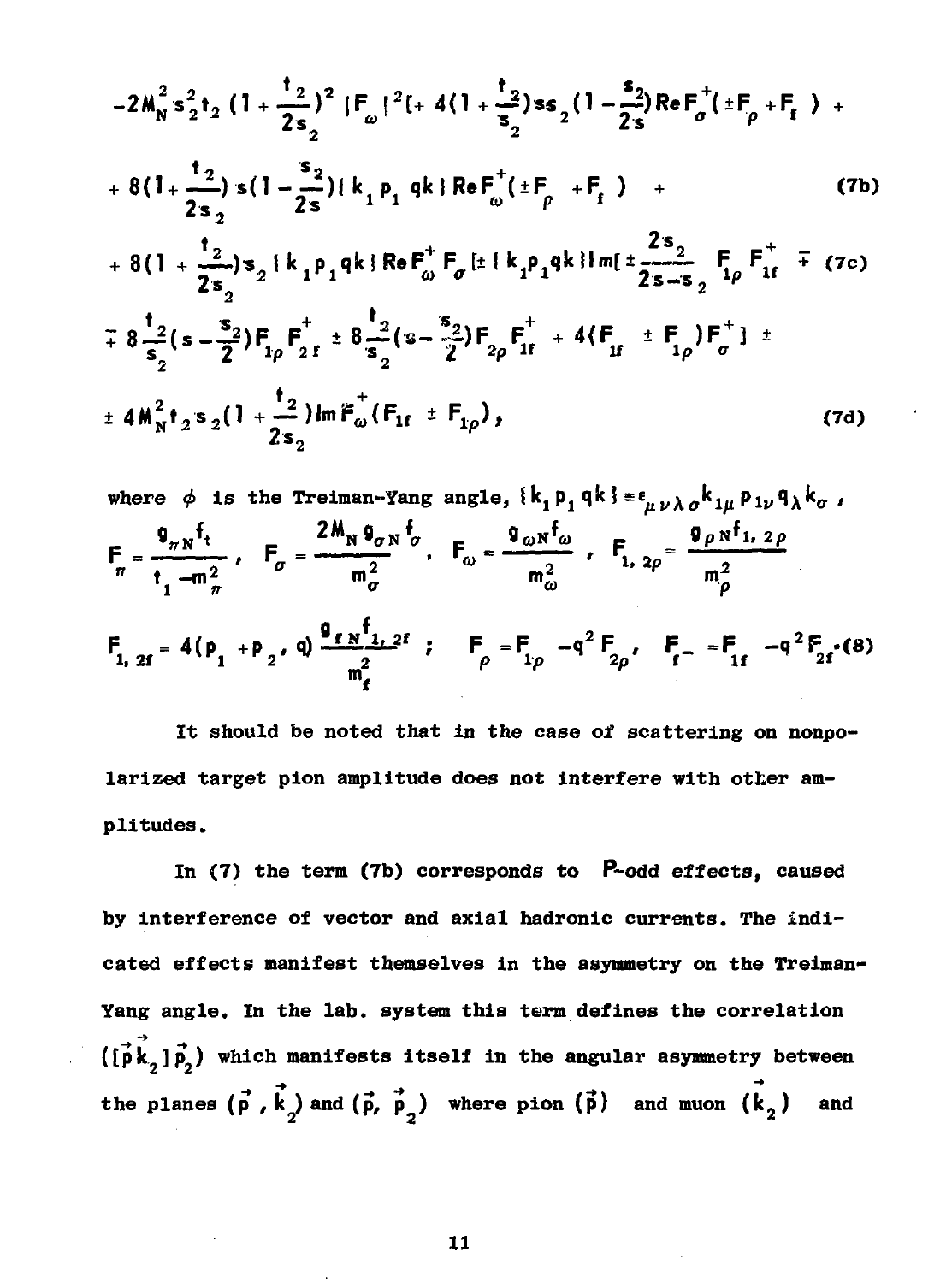pion  $(\vec{p})$  and recoil nucleon momenta  $(\vec{p})$  lie. For the investiga-2 tion of the given effects we need recoil nucleon to be detected.

The terms (7c) and (7d) correspond to the interference of leptonic vector and axial currents and have opposite signs in the case of neutrino (Upper sign) and antineutrino (lower sign). The (7c) corresponds to the asymmetry in the Treiman-Yang angle. term The term 7d corresponds also to the interference between hadronic vector and axial currents and does not vanish when averaging over the Treiman-Yang angle. The upper signs in formula (7) here  $\nu$  and  $\vec{\nu}$ further on relate to neutrino scattering and the lower ones to antineutrino.

Selection of the difference between neutrino and antineutrino cross sections for fast pion production allow us to obtain information concerning the relative signs of different transitions. The Regge pole theory predicts quite a definite relations between real and imaginary parts of the amplitudes. Note that the difference of v and v cross sections is rather sensitive for the presence of imaginary parts of the amplitudes not connected with the Regge behaviour: if non-Regge amplitudes are real, the terms (7c) and (7d) vanish in the non-Regge domain.

Differential cross section (7) integrated over the Treiman-Yang angle and over small  $t_1$  momentum transfers is of interest as far as analysis of the experimental data is concerned. If the

12

 $\sim$   $_{\rm k}$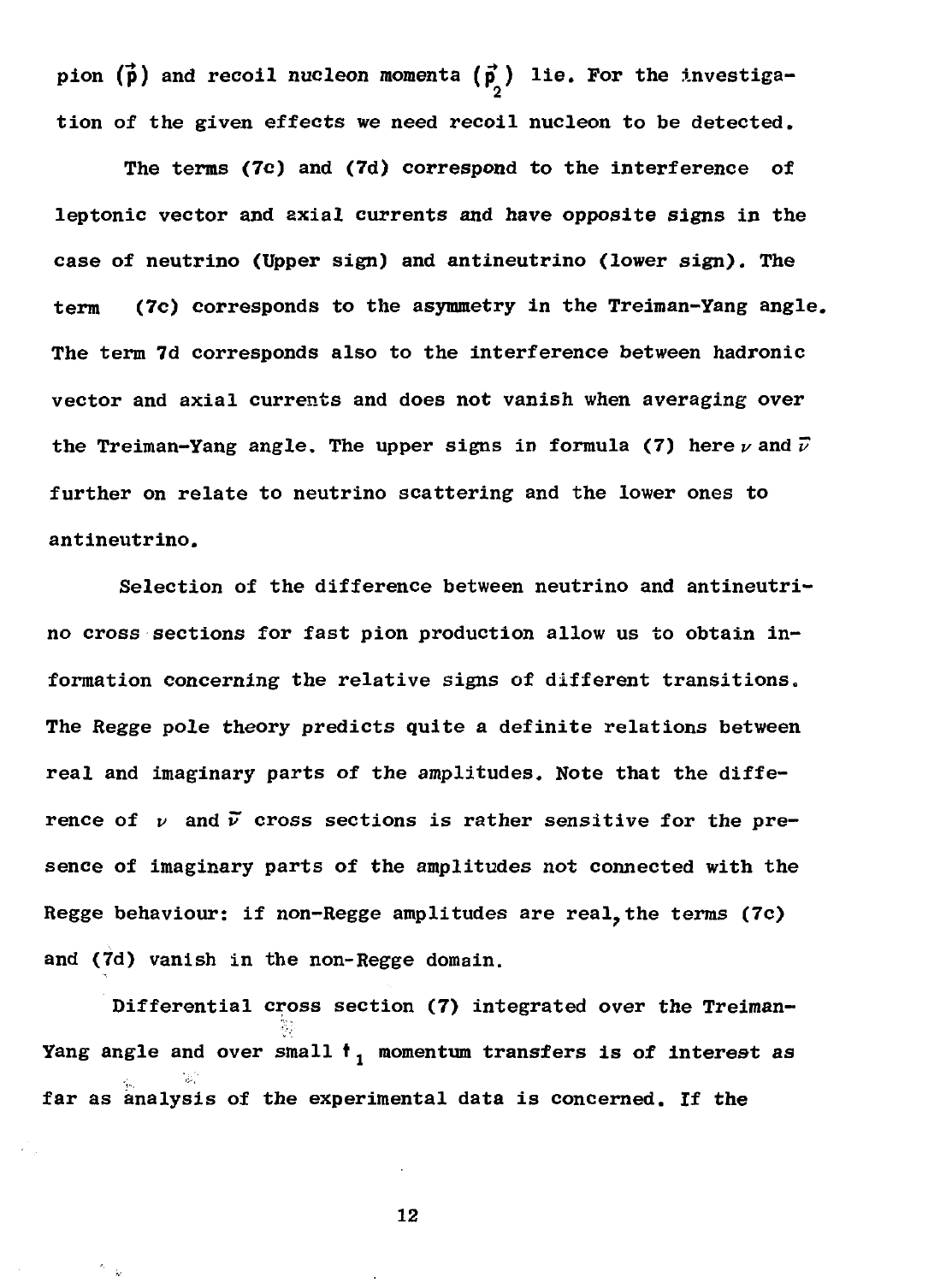**recoil proton momentum is limited by the condition**  $|\vec{p}| \leq a \land (a < l)$ **2 N** then integration over  $t_j$  whould be performed within the limits

$$
\frac{M_N^2 s_2^2}{s^2} \leq |t_1| \leq 2(\sqrt{a^2+1}-1)M_N^2 \approx a^2 M_N^2 \quad (a \ll 1).
$$

**Differential cross section obtained characterises then both pro cess (1) with observable slow recoil nucleon and processes where the energy of recoil proton is below the detection threshold. Ge neral form of the indicated cross section becomes simpler, if we preceed to standart variables, used for description of deep ine q 2 p.q** lastic scattering  $x = -1$ ,  $y = 1$ , In the plane of the va **riables (x, y) the conditions for application of the one meson and Regge pole exchange models become evident. Taking into account relation (6) we have:**

$$
x \approx \frac{s_2}{s}; \quad y \approx -\frac{t_2}{s_2} \approx \frac{2p_{\parallel}q}{s} \approx \frac{s_1}{s}.
$$
 (9)

**Fig. 2 presents the plane of** *the* **variables x and y. Since**  $(s_n)_{n=1} = \frac{1}{n} \sqrt{|t_1|_{n=1}}$  **zas** then to the kinematic range of reaction (1) there will be a corresponding strip  $0 \le y \le 1$  and  $0 \le x \le a$  at

 $\begin{bmatrix} 1 & 1 \\ 1 & 1 \end{bmatrix}$  **2** *M*  $\begin{bmatrix} 2 & 1 \\ 1 & 1 \end{bmatrix}$  **M**  $\begin{bmatrix} 1 & 1 \\ 1 & 1 \end{bmatrix}$  *M*  $\begin{bmatrix} 1 & 1 \\ 1 & 1 \end{bmatrix}$  *M*  $\begin{bmatrix} 1 & 1 \\ 1 & 1 \end{bmatrix}$  *M*  $\begin{bmatrix} 1 & 1 \\ 1 & 1 \end{bmatrix}$  *M*  $\begin{bmatrix} 1 & 1 \\ 1 & 1 \end{bmatrix}$   $q^2$  and hyperbolas  $y(1-x) \approx -1$  correspond to fixed  $x_1$ .

2 **Hyperbola (A):**  $xy = \frac{\Lambda}{2}$  where  $\Lambda^2 \approx 1$  GeV<sup>Z</sup> conditionally divides the  $(x, y)$  plane into the ranges of large  $q^2$  (Above from hyperbo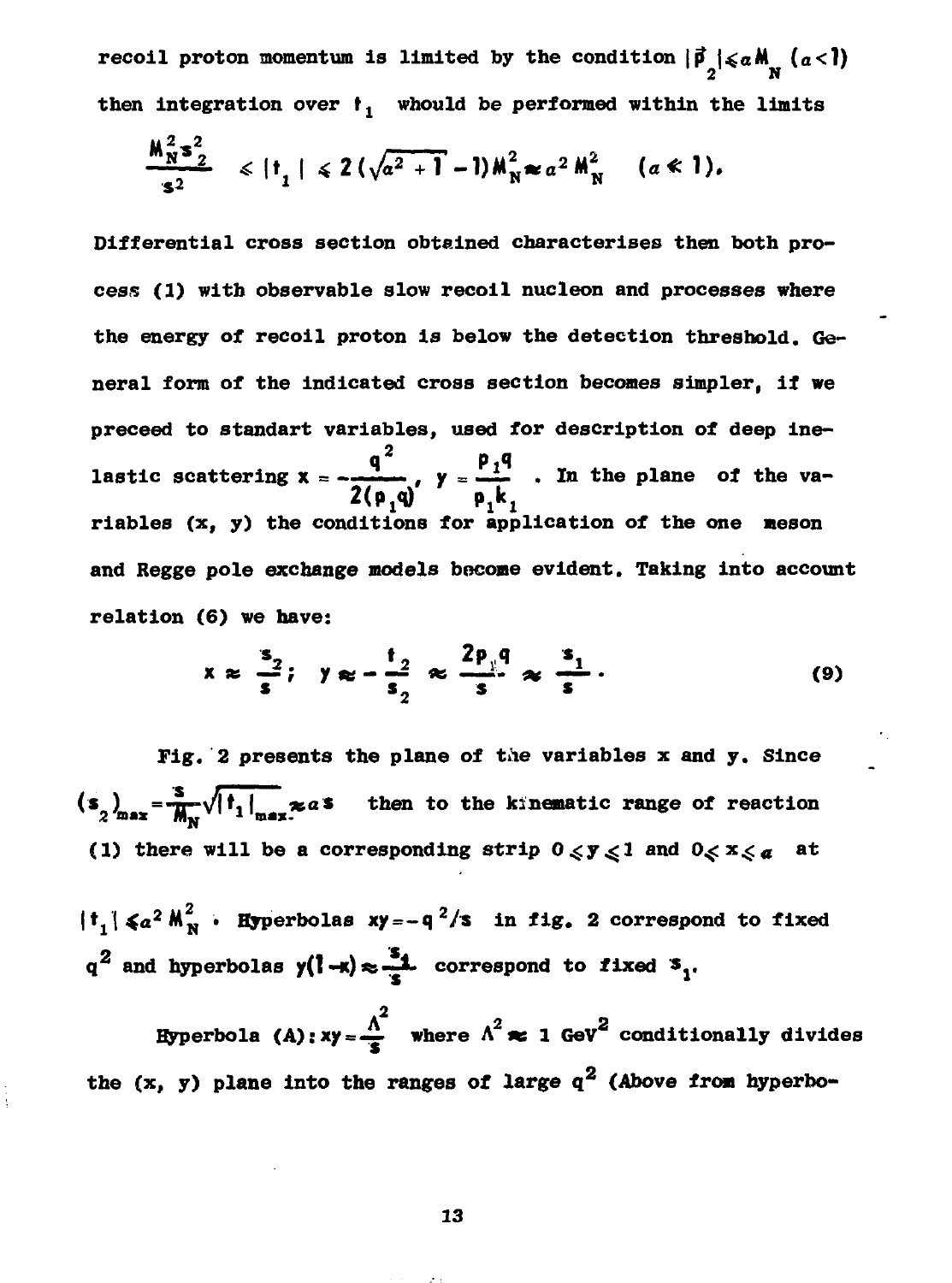la (A) through which the effects of virtual meson structure  $(a^2$ dependence of the formfactors) manifest themselves in reaction (1) and the range of small  $q^2$ , where these effects are inessential.

M $_{\rm I}^2$ Hyperbola (B):  $y(1-x) = \frac{1}{x}$  where  $M_R^2 \approx 2-3$  GeV<sup>2</sup>, separates the range (below hyperbola (B)) where reaction (1) goes on due to the neutrino excitation of the resonances in  $\pi N$  system. So as to select experimentally scattering processes on virtual mesons one should choose the range of reaction (1) that would lie above hy perbola (B).

Uncertainties in theoretical predictions concerning the transition to the Regge behaviour of the amplitude do not permit to indicate in fig. 2 an unambigous bound for meson and Regge domains. For certain we may say that at sufficiently large  $y = \frac{3}{5}$  $\frac{s_R}{\lambda} = s_R$ ,  $s_R \approx 20$  GeV<sup>2</sup> Regge description is by no means valid. If  $\sim$  3 and  $\sim$ such a description is valid even at the values considerably lower than  $y_{g}$  (upto the domain of S-channel nucleon resonances), then  $\mathbf n$  (up to the domain of  $\mathbf n$ ) of  $\mathbf n$  and  $\mathbf n$ at kinematical removal the resonances from the contribution in on Reggeons. However it is possible that Regge asymptotics takes place quite late, so that at  $y < y_M = \frac{s_M}{s}$ ,  $s_M \approx 15$  GeV<sup>2</sup> our notion about scattering on virtual mesons is quite valid. Characteristic domains, into which one may divide conditionally the kinematic domain of reaction (1) above nucleon resonance domain (hvoerbola B)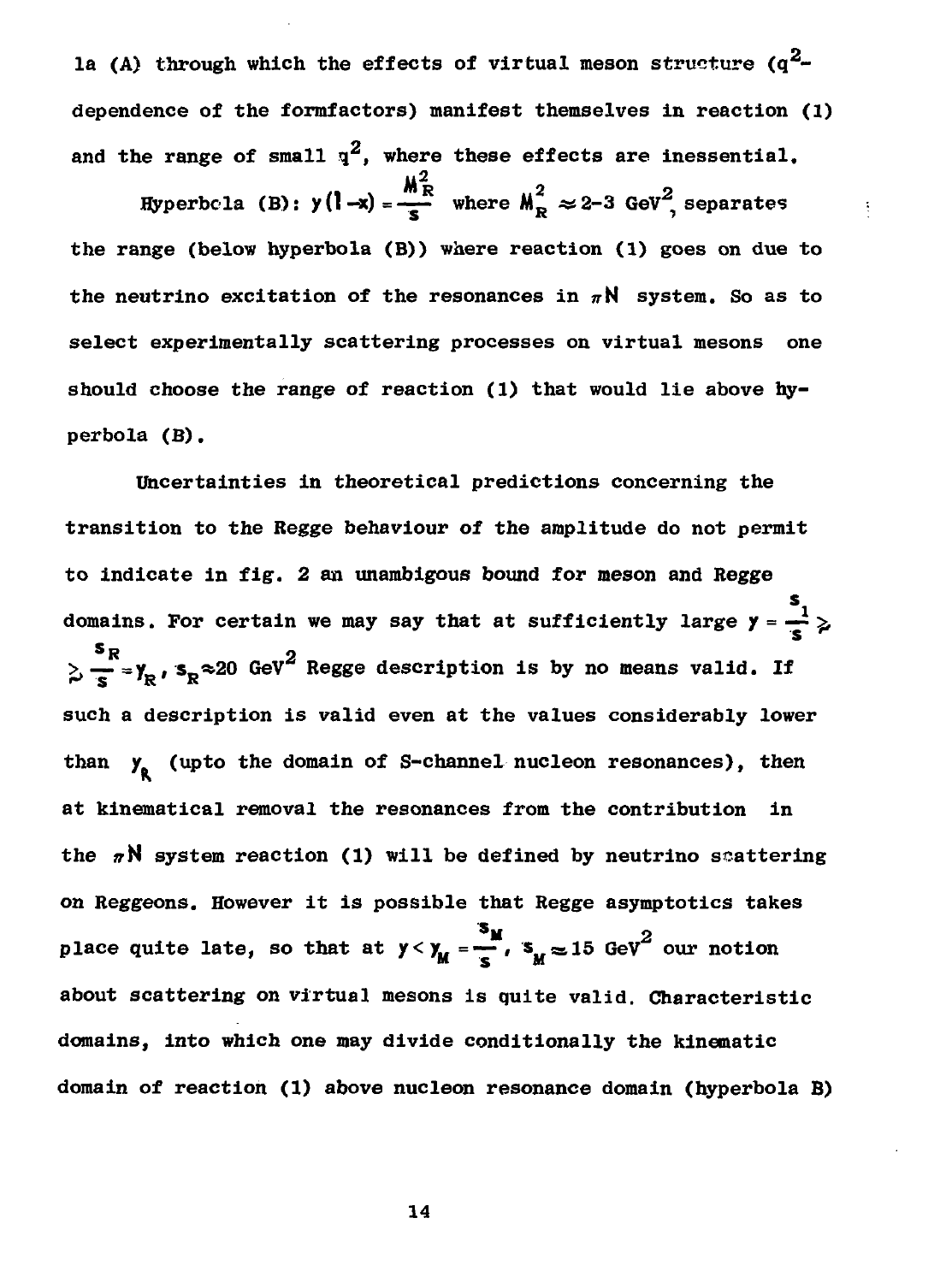are given in fig. 2. At  $\frac{s_M}{s} \leq \gamma \leq \frac{s_R}{s}$  a transition from meson description to Regge one takes place. It is of interest to investigate experimentally this transition range, which would provide us with valuable physical information about physical nature of the trar. sition to the Regge asymptotics.

Domain 1 in Fig. 2  $(0 < x < \frac{\Lambda^2}{sy}$  and  $\frac{M_R^2}{\omega' 1 - y} < y < \frac{s_M}{s}$  ) corresponds to the scattering on virtual structureless mesons.

In domain III it is very important to take into account the structure of virtual mesons. It should be noted that the existence of domain III is conditioned by the relation between the parameters  $\Lambda^2$  and  $s_u : \Lambda^2 \leq a s_u$ , at  $a s_u < \Lambda^2$  the kinematic domain III is absent in reaction (1).

Regge domain is also divided into the domain of scattering on structureless reggeons (domain II:  $s_p/s = y_p \leq y \leq 1$ ) and domain IY, where the account for the  $q^2$  dependence the formfactors of Reggepion transitions is essential.

Note that at small momentum transfers to nucleon the y variable is connected with the observed final pion energy  $y = \frac{E_n}{E_\nu}$ .<br>Double differential cross section for reaction (1)  $\frac{d^2\sigma}{dx^2}$  has the form:

$$
\frac{d^2 \sigma}{dx dy} = \frac{G^2 M_N^2 (a^2 - x^2) s}{32 \pi^3} \{ (1-y) |F_A|^2 + M_N^2 x^3 y s (1 - \frac{y}{2})^2 |F_{\omega}|^2 +
$$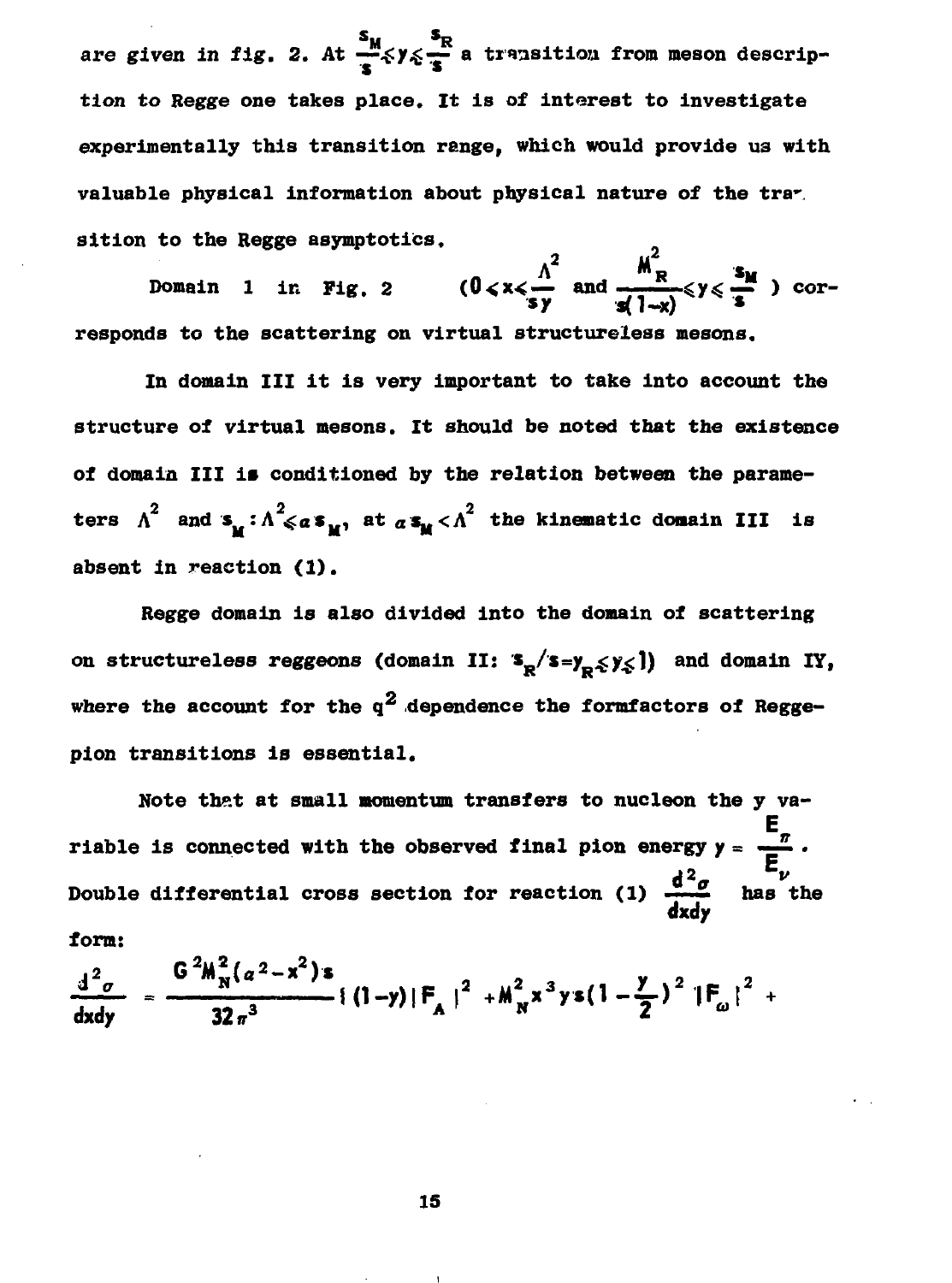$$
\frac{x^2(1-y)}{(a^2-x^2)M_N^2} \left[\ell n \frac{a^2 + \frac{m_\pi^2}{M_N^2}}{x^2 + \frac{m_\pi^2}{M_N^2}} - \frac{m_\pi^2 (a^2-x^2)}{M_N^2 (a^2 + \frac{m_\pi^2}{M_N^2})(x^2 + \frac{m_\pi^2}{M_N^2})} \right] g_{\pi N}^2 t^2 + (10)
$$
  
7.  $2M_N^2 x^2 y(1 - \frac{y}{2}) ImE_0^+(F_{1f} \pm F_{1\rho})$ ,

at  $s, \ll s$ , where the transitions, caused by the axial hadronic current, reveal themselves as a combination

$$
\mathsf{F}_{\mathsf{A}} = \mathsf{F}_{\mathsf{f}} \pm \mathsf{F}_{\rho} + \mathsf{x} \mathsf{F}_{\sigma} \tag{11}
$$

here the effective formfactors, corresponding to  $f_{\pi}$  and  $\rho_{\pi}$ transitions are in form (8) .

In expression (10) the contributions from  $\pi\pi$  and  $\omega\pi$  transitions and sets of meson-pion transitions caused by axial hadronic current are separated.

Transition to Regge asymptotics is realized through the re placement

$$
F_{\pi} \rightarrow \Phi_{\pi R} \qquad F_{\omega} \rightarrow \Phi_{\omega R}
$$

and instead of (11) for  $F_A$  we will have

$$
F_A \rightarrow \pm \, \phi_{\rm p\,R}^0 \, \eta_{\rm p} \, \left(\frac{s_1}{s_0}\right)^{\alpha} \rho^{(0)} \, ^{-1} + \, \phi_{\rm f\,R}^0 \eta_{\rm f} \left(\frac{s_1}{s_0}\right)^{\alpha_{\rm f}(0)} \, ^{-1} + \, \Phi_{\rm p} \, \eta_{\rm p} \, . \tag{12}
$$

In expression (12) the term  $\Phi_{\mathbf{p}} \eta_{\mathbf{p}}$  ( $\eta_{\mathbf{p}} = \mathbf{i}$  is the signature of pomeron) is added. This term corresponds to pion production in neutrino scattering on pomeron. The contribution from the *a*trajectory, rapidly decreasing with energy has been omitted. The extraction of the combination  $(11)-(12)$  in expression  $(10)$  can easily be understood in the framework of the formalism developed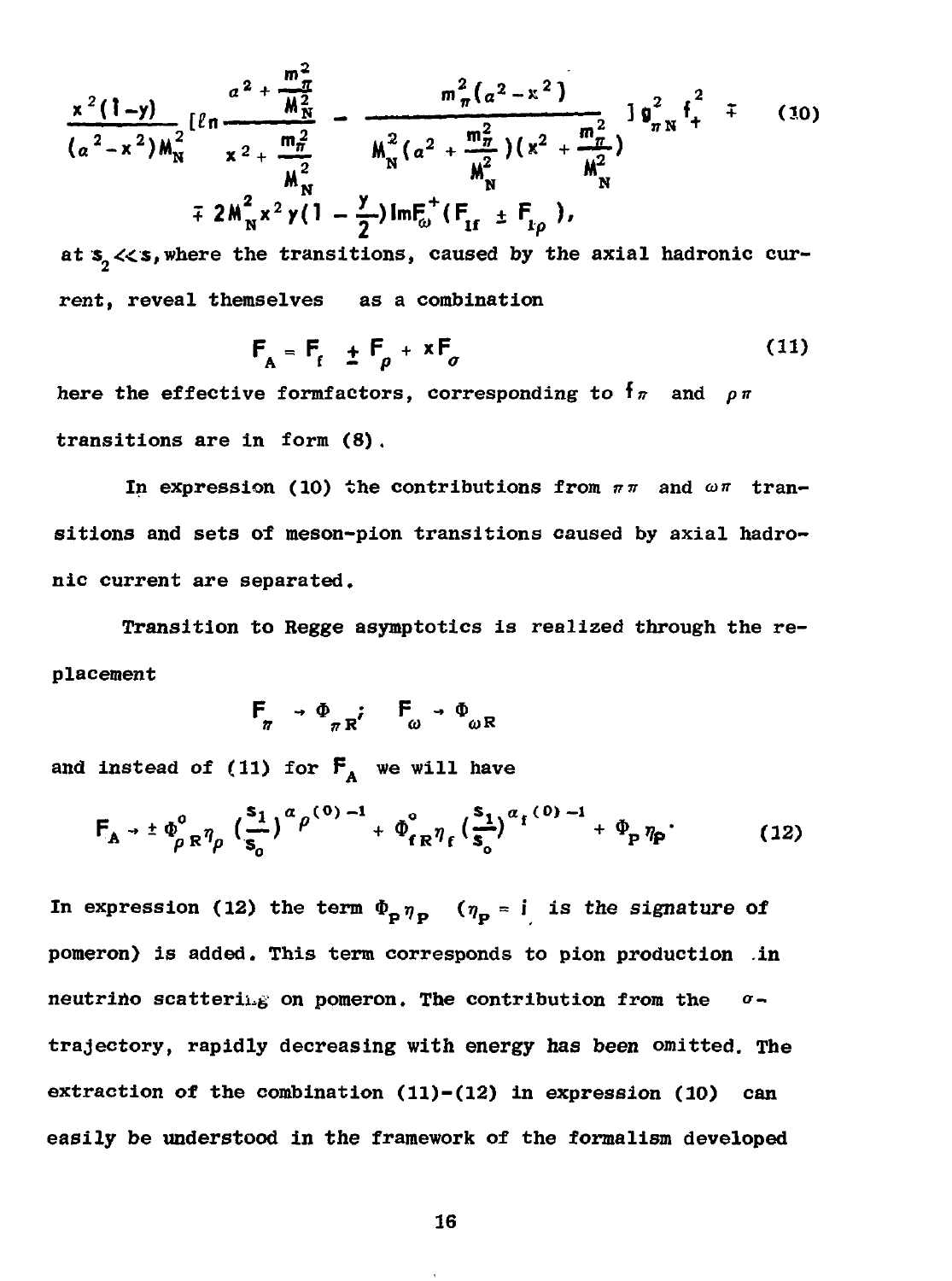in ref<sup>/10/</sup>. Indeed at small momentum transfers the main contribution to the matrix element of the axial current is made by the term

$$
(\mathbf{u}_2\gamma_{\nu}^{\prime\prime}\mathbf{u}_1)\mathbf{g}_{\mu\nu}(\pm\Phi_{\rho}+\Phi_{\mathbf{f}}+\Phi_{\mathbf{p}})=\frac{2}{\mathbf{s}_1}(\mathbf{u}_2\hat{\mathbf{q}}\mathbf{u}_1)\mathbf{p}_{1\mu}(\pm\Phi_{\rho}+\Phi_{\mathbf{f}}+\Phi_{\mathbf{p}})\approx\mathbf{F}_A(\mathbf{p}_1+\mathbf{p}_2)_{\mu}
$$
  
\nwhich corresponds in expression (5) to the contribution  $\mathbf{F}_{1\rho}$  of  $\rho$ -meson and to  $\mathbf{F}_{1\rho}$  of  $\mathbf{f}$  meson.

## 3. TRANSITION CONSTANTS AND AMPLITIDES

a) Meson-nucleon interaction constants. The values for the constants that characterize the vertices of meson-nucleon interaction, in the expression for the current  $H_u$  (5), are well known for  $\pi$  and  $\sigma$  mesons. They are  $\frac{9\pi N}{4\pi} \approx 15$  and  $\frac{9\pi N}{4} \approx 6$ . The accuracy for the constants of vector mesons is somewhat worse. We will deal with the maximum value for  $g_{\alpha N}$  which obtained under assumption of total dominance of  $\rho$  meson in isovector nucleon formfactor  $\mathbf{g}_{\rho N} = \mathbf{g}_{\rho \pi \pi} = \mathbf{g}_{\rho}$ ,  $\mathbf{g}_{\rho \pi \pi}$  is the constant of the  $\rho^{\circ} \to \pi^+ \pi^$ decay. (see ref.  $\langle 11'/$ ). For the constant of  $\omega$ -nucleon coupling we have from the quark model  $\mathbf{g}_{\alpha N} = 3\mathbf{g}_{\rho N}$  that gives us  $\frac{\mathbf{g}_{\omega N}}{4} \approx 25$ . To estimate tensor f meson interaction with nucleon we shall use the ideas of the quark model and the data on the  $f \rightarrow 2\pi$  decay probability. The amplitude of the  $\int_{0}^{0}$  +  $\pi^{+} \pi^{-}$  decay has the form:

$$
M_{t \to \pi^+ \pi^-} = g_{t \pi^+ \pi^-} Q_\mu Q_\nu \phi_1^+ \phi_2^+ F_{\mu\nu}
$$
 (14)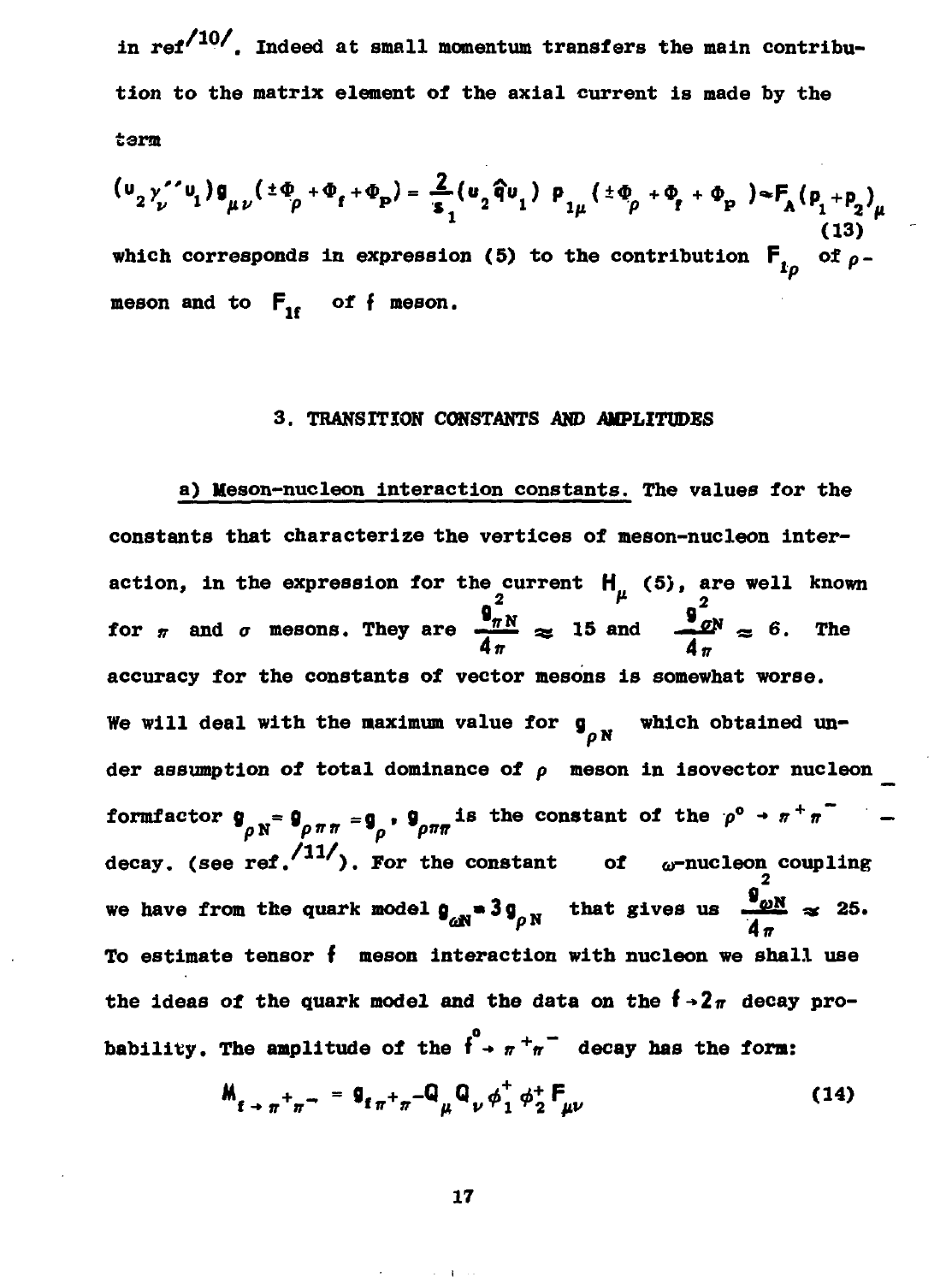where  $Q_{ij} = k_{ij}I_{ij} - k_{i}I_{ij}$ ,  $\phi_i^+(k_i)$ ,  $\phi_j^-(k_i)$  are the wave functions (momen **ta) of pions. For matrix element (14) the probability of the**  $f \rightarrow \pi^+ \pi^-$  decay is defined by the formula:

$$
\Gamma(\mathfrak{f} \to \pi^+ \pi^-) = \frac{\mathfrak{g}_{f\pi^+ \pi^-}^2 \mathfrak{m}_\mathfrak{k}^3}{120 \pi}, \qquad (15)
$$

**whereof, using**

 $\frac{1}{2}$   $\frac{1}{4}\frac{1}{8}$  =  $\frac{2}{3}$   $\frac{1}{100}$   $\approx$  96 MeV, we will obtain  $\frac{2}{3}$   $\frac{1}{4}\frac{4\pi}{\approx}$   $\frac{3}{40}$ . Consi $f \rightarrow \pi^+ \pi^-$  3  $f \rightarrow 2\pi$ dering that the constants  $g_{r-1}$  and  $g_{\epsilon N}$  are defined by coherent *ITT*<sup>*H*</sup> *IT* **emission of f-mesons by quarks, constituing** n—meson and nucle  $\sigma_{\rm{max}}$  =  $\sigma_{\rm{max}}$  +  $\sigma_{\rm{max}}$   $\sigma_{\rm{max}}$  +  $\sigma_{\rm{max}}$  +  $\sigma_{\rm{max}}$  +  $\sigma_{\rm{max}}$  +  $\sigma_{\rm{max}}$  +  $\sigma_{\rm{max}}$  +  $\sigma_{\rm{max}}$  +  $\sigma_{\rm{max}}$  +  $\sigma_{\rm{max}}$  +  $\sigma_{\rm{max}}$  +  $\sigma_{\rm{max}}$  +  $\sigma_{\rm{max}}$  +  $\sigma_{\rm{max}}$  +  $\sigma_{\rm{max}}$  +  $\$ **less constant**  $\widehat{\mathfrak{g}}_{fN} = 2 \mathsf{M}^{}_{N} \mathsf{g}_{fN}$ **:**  $\frac{\mathfrak{g}_{fN}}{4} \approx 14$  which agrees with the result on analysing the contribution from  $f$ -meson to  $\pi N$  and NN scattering at low energies<sup>/7/</sup>.

**b) Weak meson-pion transition constants, The quantity f+(0) is defined from the probability of the**  $\pi^+$ **,**  $\pi^0$  **ev decay and is** equal to  $\sqrt{2}$ . The constant  $f_{\omega}(0)$  may be related to the constant of the  $\omega$ <sup>+</sup> $\pi$ *y* decay through the CVC hypothesis. We have

$$
f_{\omega}(0) = \frac{\sqrt{2}}{e} g_{\omega \pi \gamma}
$$
 (16)

where  $\int_{\omega \pi y}$  is the constant characterising the matrix element of the  $\omega \rightarrow \pi \gamma$  decay

$$
M_{\omega \to \pi \gamma} = g_{\omega \pi \gamma} \epsilon_{\mu \nu \lambda \rho} k_{\mu} \psi_{\nu} g_{\lambda} \epsilon_{\rho}.
$$

The probability for the  $\omega \rightarrow \pi \gamma$  decay has the form

$$
\Gamma_{\omega \to \pi \gamma} = \frac{q_{\omega \pi \gamma}^2 m_{\omega}^2}{96 \pi}
$$

**whereof**

$$
f_{\omega}^{2}(0) = \frac{192 \pi \Gamma_{\omega \to \pi y}}{e^{2} m_{\omega}^{3}}.
$$
 (17)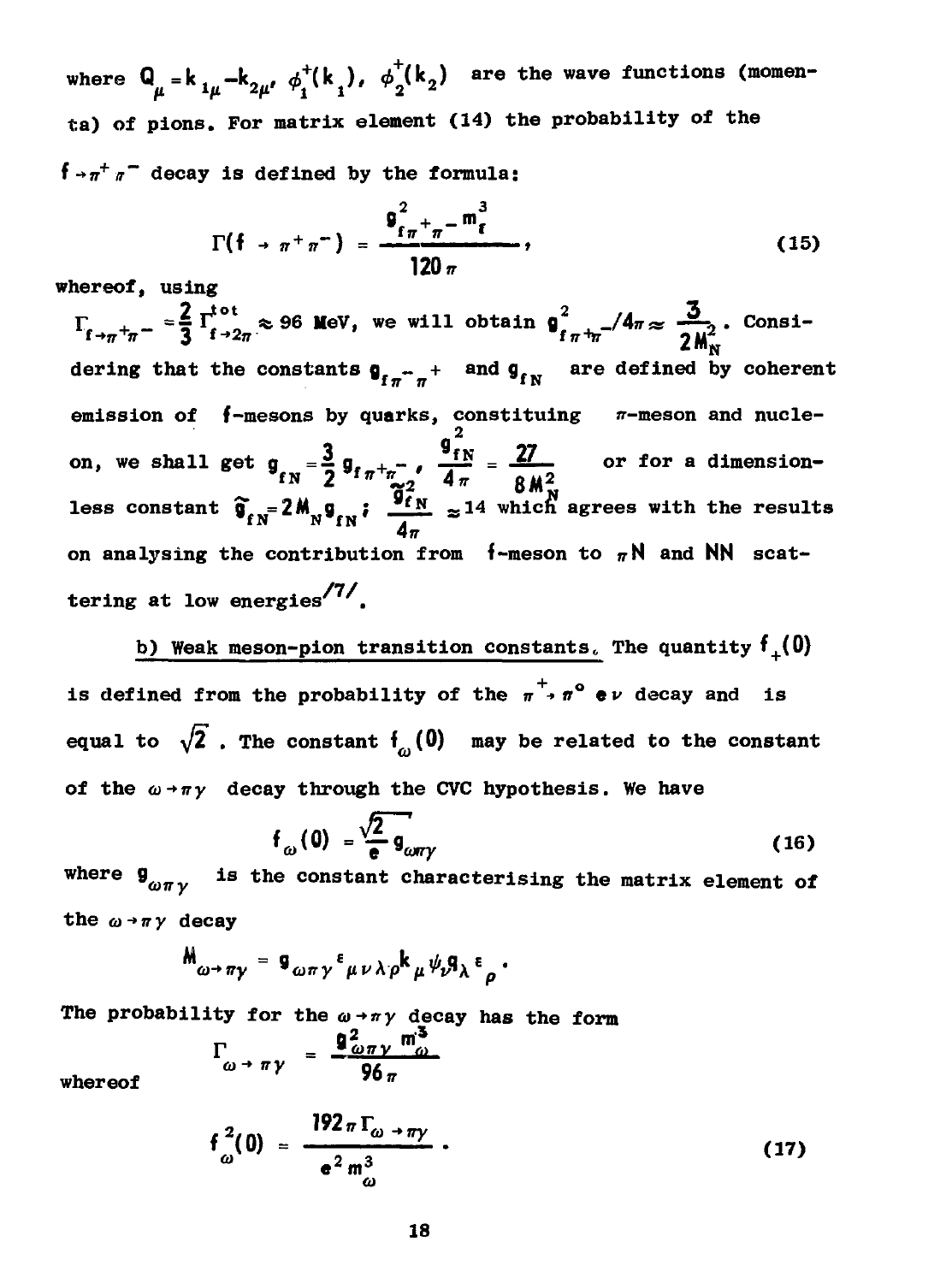**(Some information about**  $q^2$  **dependence**  $f_a(q^2)$  **in the time-like domain may be derived from the experimental data on electromag**  ${\bf n}$ etic  $\omega^{\circ}$ <sup>+</sup> ${\bf r}$  $\circ$  $\mu$ <sup>+</sup> $\mu$ <sup>-</sup> decay<sup>/12</sup>/).

The constant of axial  $\rho \pi$  transition may be obtained on the **basis of** *PCAC.* **Within the limits of soft pion we have the follo wing expression for the matrix elements of weak current:**

$$
\langle \pi^+ | A^+_\mu | \rho^0 > \frac{1}{\rho^2} \frac{1}{\rho^2} \langle 0 | [ \mathsf{Q}_{\mathsf{S}}^- , A^+_\mu ] | \rho^0 > = \frac{2i}{\mathsf{f}_{\pi}} \langle 0 | \mathsf{V}_{3\mu} | \rho^0 > = \frac{2\mathsf{im}_{\rho}^2}{\mathsf{f}_{\pi}} \rho_\mu
$$
(18)

**whereof**

$$
f_{1\rho}(0) = \frac{2m_{\rho}^2}{f_{\pi} g_{\rho}}
$$
 (19)

where  $f_{\pi} \approx m_{\pi}$  is the constant of the  $\pi \rightarrow \mu \nu$  decay.

**On the other hand, on the basis of the PCAC hypothesis we may connect the divergence of the matrix element of weak**  $\rho_{\pi}$  **transition with the amplitude of the**  $\rho \rightarrow 2\pi$  **decay:** 

$$
i \, q_{\mu} < \pi^+ \, | \, A^+_{\mu} \, | \, \rho^{\circ} \, > \, = \, i \, f_{\pi} < \pi \, n \, | \, \rho \, > \, = \, i \, f_{\pi} \, g_{\rho \, \pi \, \pi} \, Q_{\nu} \, \rho_{\nu} \, . \tag{20}
$$

**whereof**

$$
f_{\rho}(0) = f_{1\rho}(0) = 2f_{\pi}g_{\rho\pi\pi}.
$$

Under assumption that  $g \rightarrow g$  from relations (19) and (20) we *p pnn* **obtain a well known KCRF relation<sup>137</sup><br>**  $f_{\pi}^{2} = \frac{m_{\rho}^{2}}{g_{\rho}^{2}}$ **.** 

$$
f_{\pi}^2 = \frac{m_{\rho}^2}{g_{\rho}^2}.
$$

Thus the estimate of the formfactor  $f_p(0)$  is selfconsistent in **the framework of the PCAC hypothesis.**

**The ideas of the PCAC allow us also to obtain restrictions** for the value of the constant of the  $f_{n}$  transition by relating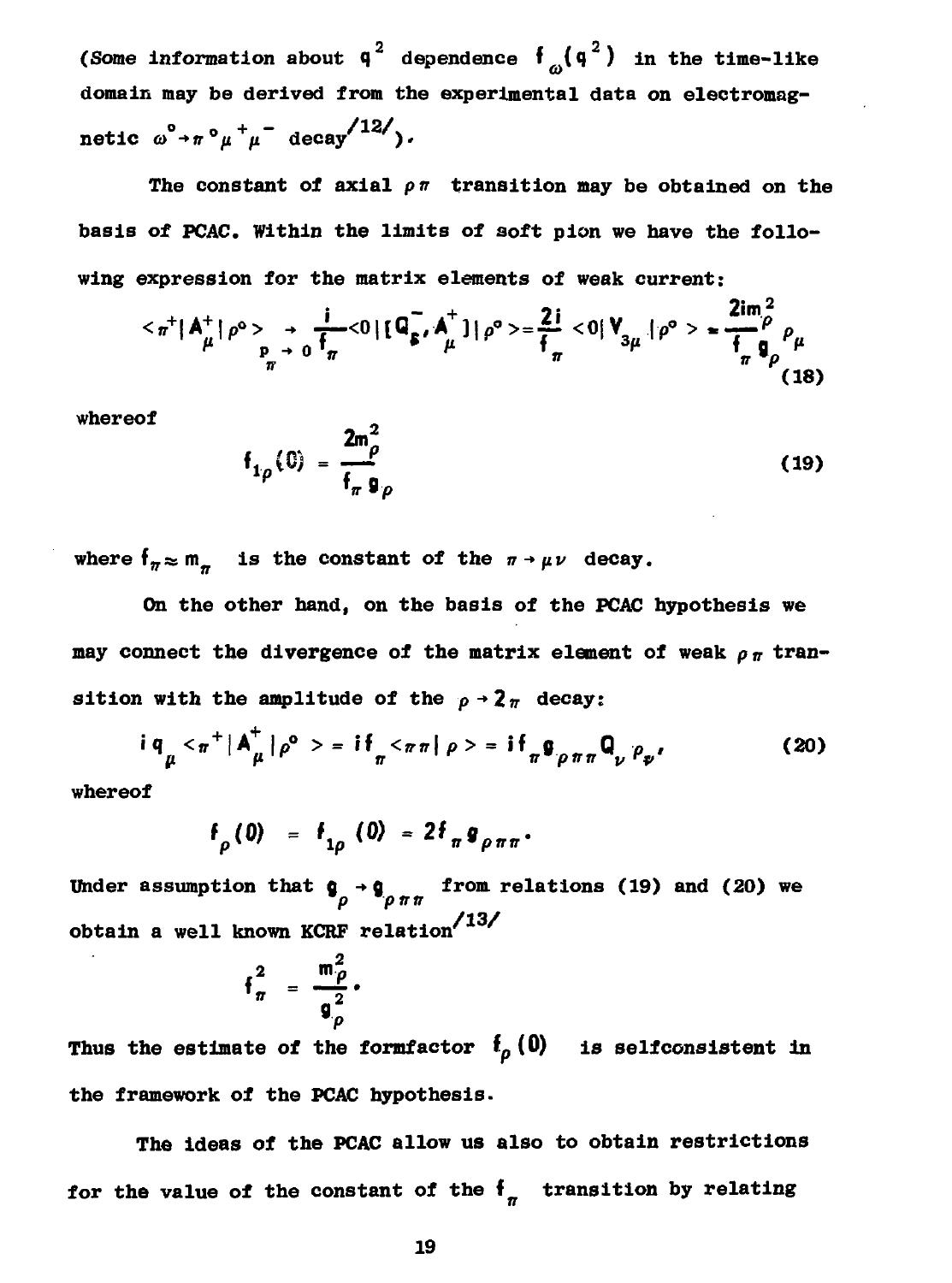this transition to the amplitude of the  $f \rightarrow \pi^+\pi^-$  decay. Indeed. according to the PCAC

$$
iq_{\mu} < \pi^{+} |A_{\mu}^{+}| f > = f_{\pi} < \pi^{+} \pi^{-} |f>
$$

whereof we obtain

$$
f_{1f} (0) = f_{\pi} g_{f_{\pi} + \pi} - \tag{21}
$$

When making estimations for the case with  $\sigma$ -meson we will assume that  $f_a(0) = 1^*$ .

c) Amplitude in the Regge domain. The estimate of the amplitude in the Regge domain made independent of the assumptions on the residues is of interest. The quantity  $\Phi_{\pi R}$  may be connected with the use of CVC with the amplitude of photoproduction of charged pions at small momentum transfers<sup> $/14/$ </sup>. Then for the quantity  $\Phi_{\pi}$  we obtain

$$
\Phi_{\pi R} = F_{\pi} \left( \frac{s_1}{s_0} \right)^{\alpha_{\pi}(0)} \cdot
$$

Due to a rapid decrease of the scattering amplitude on reggeized pion with energy, its contribution (as well as that of  $\sigma$  ) to differential cross section  $(10)$  is negligible in the Regge domain).

The amplitude  $\Phi_{\alpha R}$  characterising the contribution from the  $\omega$  trajectory may be connected with a strong amplitude for the reaction  $\pi N \rightarrow \rho N$  at high energies with the help of the hypothesis on vector dominance.

<sup>\*)</sup> In the case of  $\sigma$ \* transition the relationship similar to (20) does not provide the estimation of  $f_{\sigma}(0)$  owing to ambiguity in the width of  $\sigma$  meson.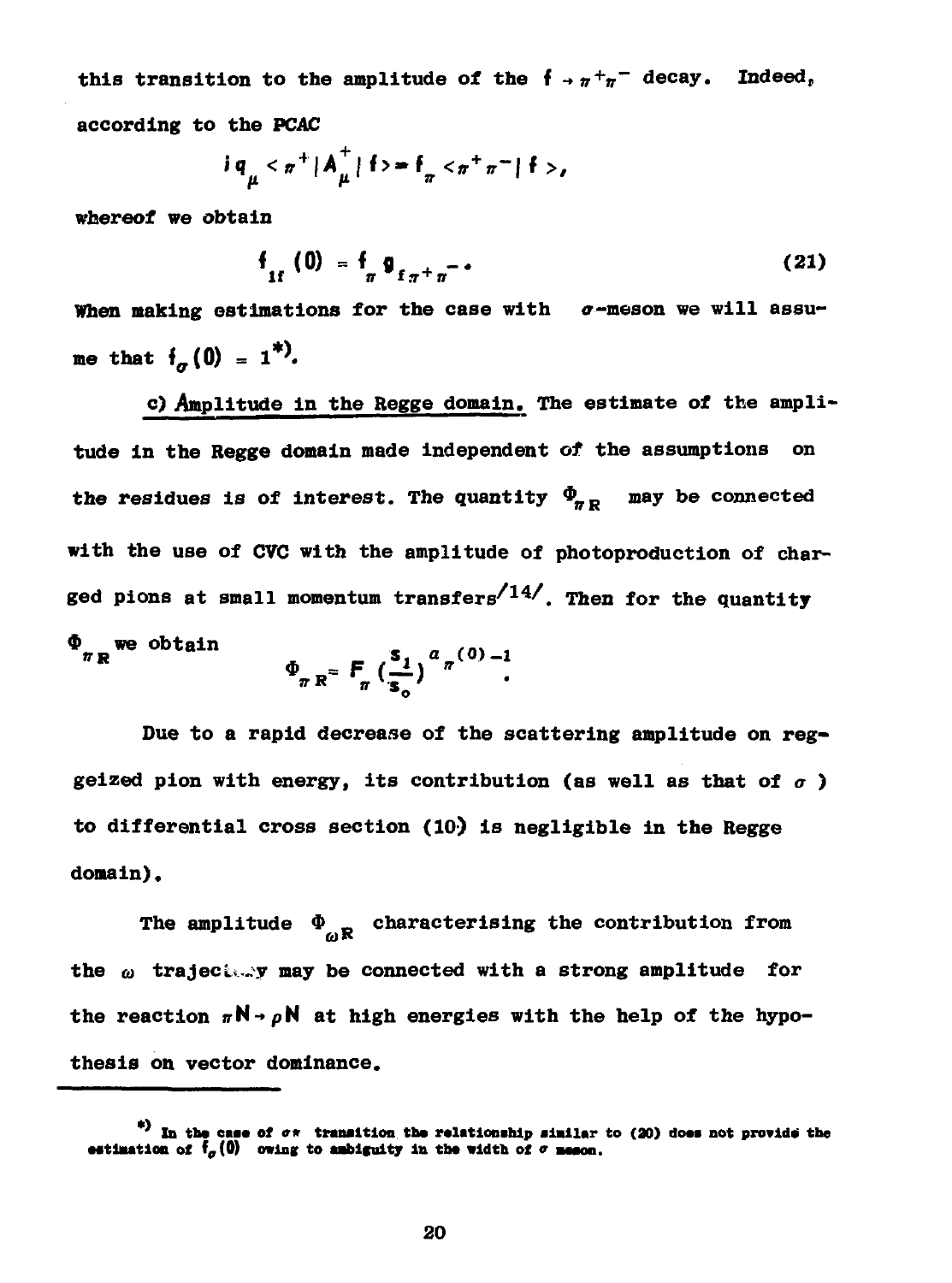The amplitude  $\pi N \rightarrow \rho N$  has the form:

$$
A(\pi N \rightarrow \rho N) = \rho_{\mu} \epsilon_{\mu \nu \lambda \rho} (u_2 \gamma_{\nu} u_1) q_{\lambda} k_{\rho} \Phi^{\omega}_{\pi \rho}
$$
 (22)

then as a consequence of the vector dominance

$$
\Phi_{\omega R} = \frac{\sqrt{2}}{9} \Phi_{\pi \rho}^{\omega} \tag{23}
$$

For matrix element (22) differential cross section of reaction  $\pi N \rightarrow \rho N$  has the form:

$$
\frac{d\sigma}{dt}(\pi N \rightarrow \rho N) = \frac{t}{16\pi} |\Phi_{\pi}^{\omega}|^2.
$$

Experimental data<sup>/15/</sup> on the reaction  $\pi N \rightarrow \rho N$  at small angle on Cu<sup>64</sup>nuclei at  $E_{\pi}$  = 150 GeV will allow us to obtain information about the value for the quantity  $\left|\Phi_{\pi v}^{\omega}\right|^2$  . According to the results  $from/15/$  the main contribution to the strong amplitude is made by the  $\omega$  trajectory. For the quantity

$$
\frac{|\Phi_{\pi\rho}^{\circ}|^2}{\log n} = \frac{|\Phi_{\pi\rho}^{\omega}|^2}{\log n} \cdot \frac{s}{s}
$$

we have

$$
\frac{|\Phi_{\pi p}^{\circ}|^2}{16\pi} \approx \frac{8 \cdot 10^4}{A^2} \frac{mb}{(\text{GeV/c})^4} \tag{24}
$$

The quantity **32** characterises the screening effects for nucleons and for meson absorption in nucleus. When these effects are absent  $\mathcal{X} = 2$ . Account for the quoted effects whould bring us to  $\mathcal{Z} \leq 2$ . As quite a reasonable estimate we may take  $\mathbf{a} = 4/3^{16}$ . The relations of PCAC permit to connect the combination  $F_A$  (11) - (12)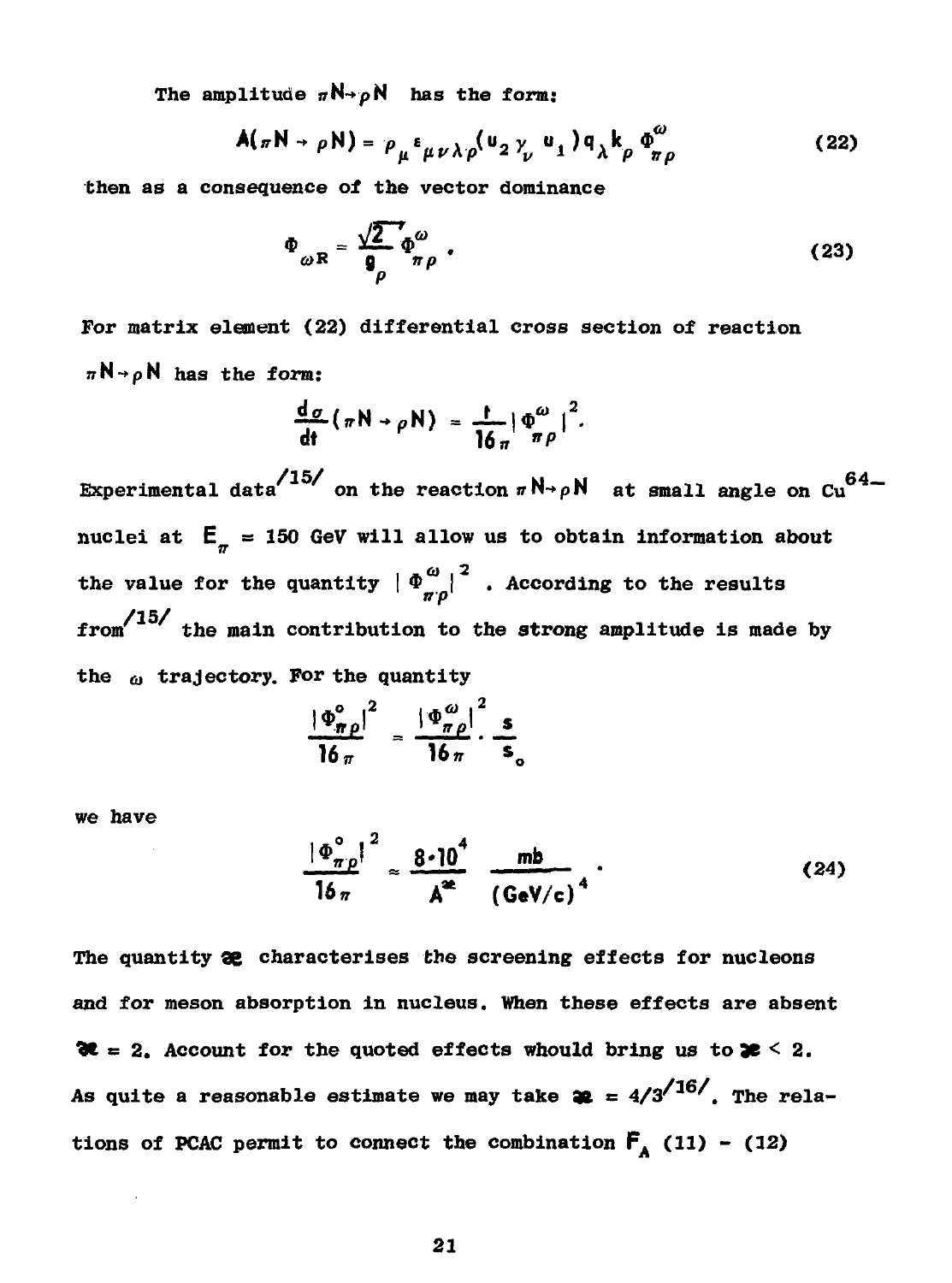**caused by axial hadronic current, with the amplitude of elastic scattering. According to (13)**

$$
q_{\mu} < \pi N | A_{\mu} | N > = q_{\mu} F_{A} (p_{1} + p_{2})_{\mu} \approx s_{1} F_{A} = f_{\pi} T_{\pi N}
$$
 (25)

where  $T_{\text{av}}$  is the amplitude of the  $\pi N$  scattering, which defines differential cross section of elastic  $\pi N$  scattering

$$
\frac{\mathrm{d}\sigma}{\mathrm{d}t} = 4\pi \left| \frac{\mathbf{1}_{\pi N}}{8\pi \mathbf{s}} \right|^2
$$

From relation (25) we obtain

$$
\mathbf{F}_{\mathbf{A}} = \frac{\mathbf{f}_{\pi}}{\mathbf{s}_{\mathbf{I}}} \mathbf{T}_{\pi N}.
$$
 (26)

### **4. NUMERICAL ESTIMATES**

**a) Event density in the (x, y) plane and estimate of cross section for pion production on virtual mesons. The estimates for the constants and amplitudes obtained above allow us to obtain dis tribution of the events with single pion in the (x, y) plane. In the region of one meson exchange from formula (10) we obtain for s M differential cross section (at x « 1 and y< -\_«i ) the following**

$$
\frac{d_{\sigma}}{dx dy} = \frac{G^{2}M_{N}^{2}(a^{2}-x^{2})s}{32\pi^{3}}\left\{1 \pm F_{\rho}(0)\tilde{F}_{\rho}(q^{2}) + xF_{\sigma}(0)\tilde{F}_{\rho}(q^{2}) + y s\phi_{f}(0)\tilde{\phi}_{f}(q^{2})\right\}^{2} + M_{N}^{2}x^{3}ysF_{\omega}^{2}(0)\tilde{F}_{\omega}^{2}(q^{2}) + x^{2}B(a, \beta, x)\phi_{\pi}^{2}(0)\tilde{\phi}_{\pi}^{2}(q^{2})\}
$$
\n(27)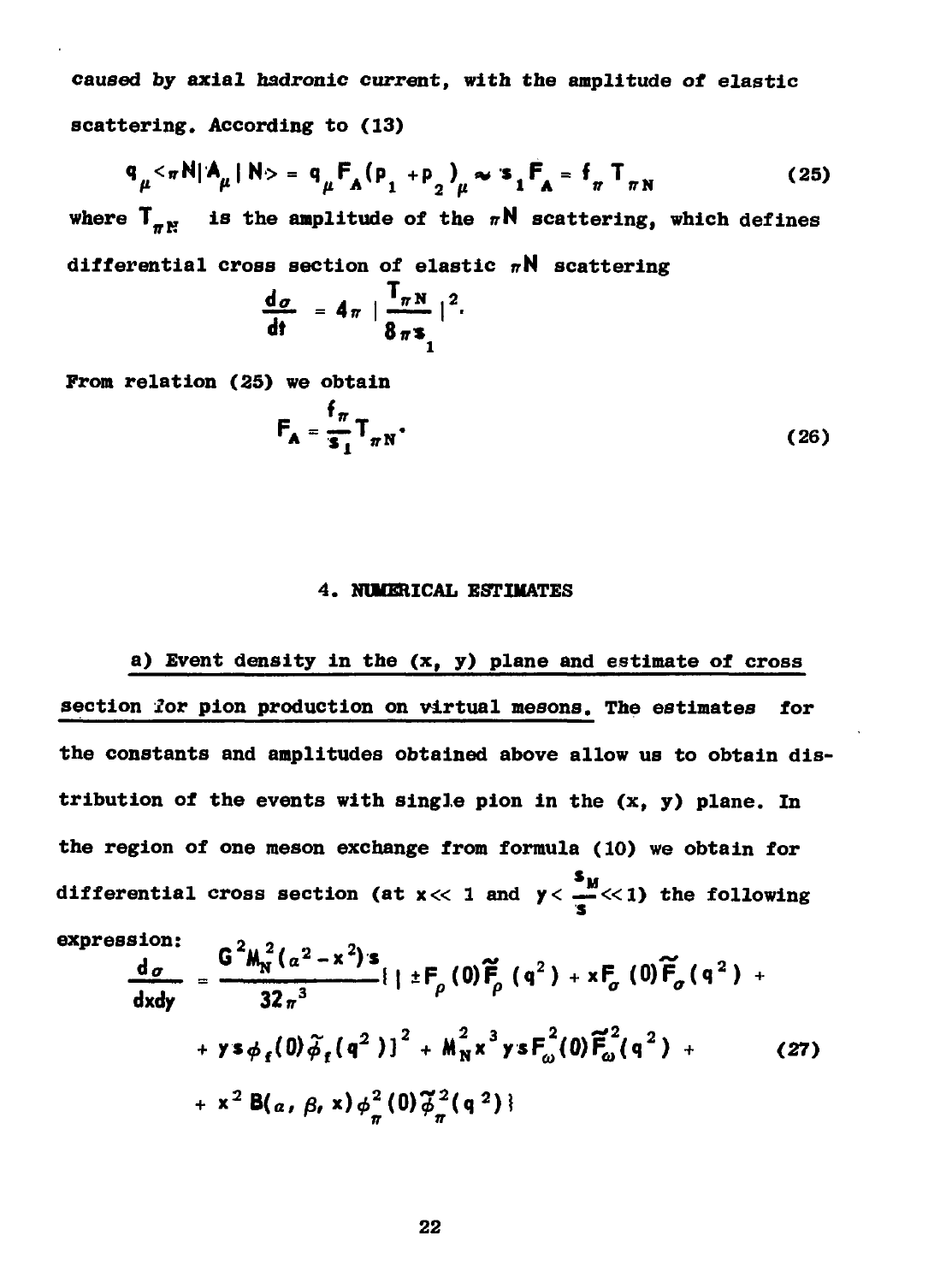**where according to relations (15, 16, 17, 19, 20 and 21):**

$$
F_{\rho}(0) = \frac{2}{f_{n}}, \quad \phi_{f}(0) = \frac{480 \pi f_{\pi} \Gamma_{f \to 2\pi}}{m_{f}^{5}}, \quad F_{\omega}^{2}(0) = \frac{192 \pi \Gamma_{\omega \to \pi} \gamma \theta_{\omega}^{2} N}{e^{2} m_{\omega}^{2}}.
$$
  
\n
$$
B(\alpha, \beta, x) = \frac{1}{\alpha^{2} - x^{2}} \ln \frac{\alpha^{2} + \beta^{2}}{x^{2} + \beta^{2}} - \frac{\beta^{2}}{(\alpha^{2} + \beta^{2})(x^{2} + \beta^{2})}, \quad \beta = \frac{m_{\pi}}{M_{N}}, \quad \phi_{\pi}^{2}(0) = \frac{2 g_{\pi}^{2} N}{M_{N}^{2}}.
$$
  
\nAt  $x \to 0$  in formula (27) there remain contributions only for  $\rho$  and

**f mesons:**

$$
\frac{d_{\sigma}}{dx dy} \xrightarrow{x \to 0} \frac{G^2 M_{\rm N}^2 a^2 s}{32 \pi^3} \left( \pm \frac{2}{f_{\pi}} + \frac{480 \pi f_{\pi} \Gamma_{f \to 2\pi}}{m_f^5} \gamma s \right)^2. \tag{28}
$$

**The contribution from each meson is characterized in formula (27) by a definite dependence on x and y, which gives us a principle possibility to select scattering effects on each virtual meson and** to investigate  $q^-$  dependences of the corresponding meson-pion tran **sitions.**

**It will be interesting to check energy dependences of the scattering processes on vector and tensor mesons. The growth of cross-sections with**  $s<sub>1</sub> = ys$  obtained in formulae (27) and (28) is **caused by the spin exchange effects in the t-channel. The relation** of the vector dominance and PCAC connect  $\mathbf{F}_\mathbf{A}$  and  $\mathbf{F}_\omega$  with the cor**responding hadronic processes, where no growth with energy is ob served. Therefore experimental study of domains I and II in fig, 2** at  $s_1 < s_M$   $\sim$  15 GeV<sup>2</sup> will make it possible to investigate spin ef**fects in the t-channel and to check the relation of the vector do**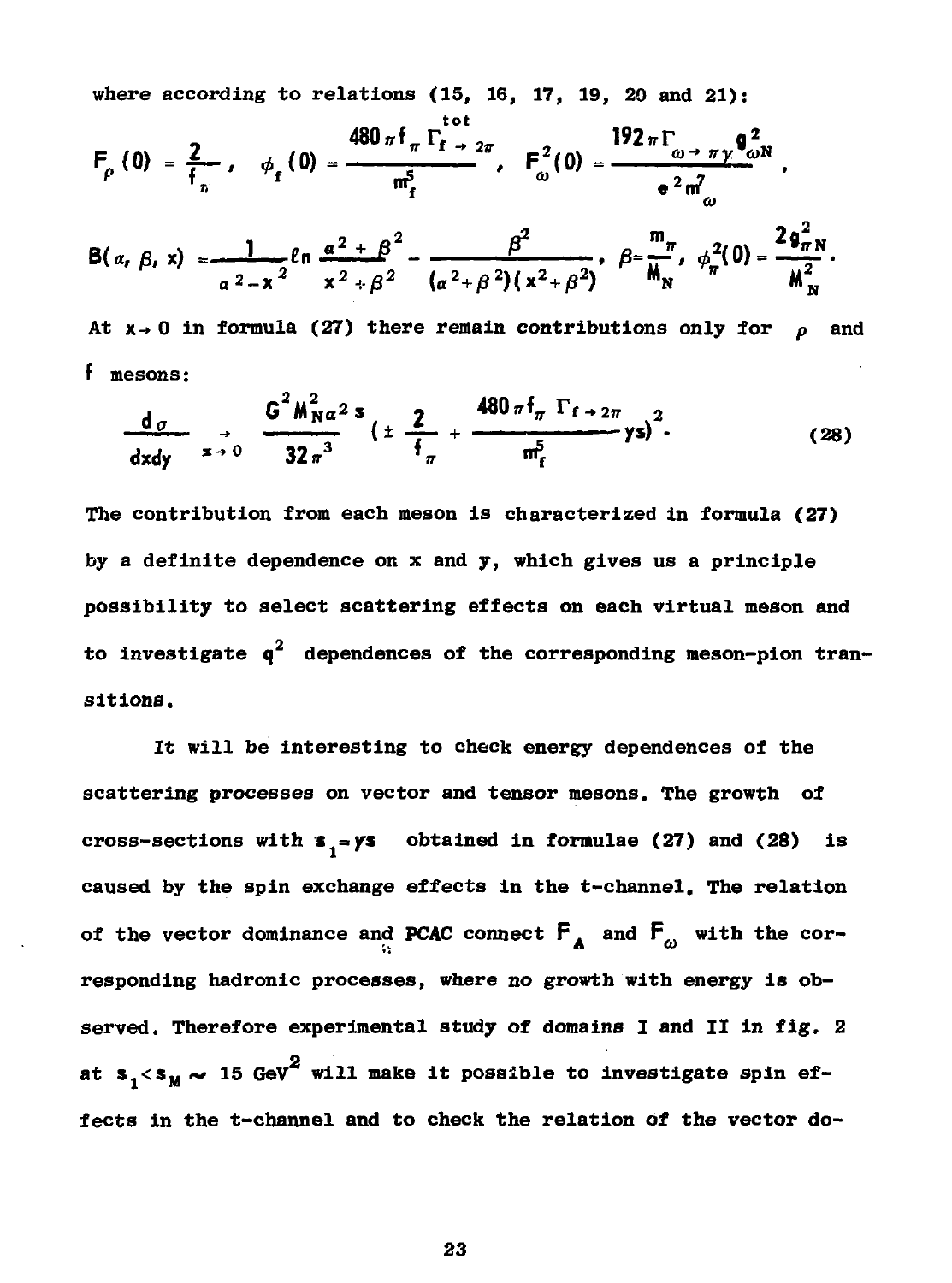**minance and PCAC in the kinematic domain under consideration.**

**From formula (27) we have for the effect of charge asymmetry in the one meson domain:**

$$
\frac{d\sigma^{\nu}}{dxdy} - \frac{d\sigma^{\bar{\nu}}}{dxdy} = \frac{120 G^2 M_N^2 s^2 \Gamma_{f \to 2\pi}^{tot}}{\pi^2 m_f^5} (a^2 - x^2) y \widetilde{F}_{\rho} (q^2) \widetilde{\phi}_f (q^2), (29)
$$

**Energy growth ec ys in (29) is also connected with the t-channel spin effects.**

**Total cross section for fast pion production is a sum**  $\sigma$  =  $=\sigma_{\sigma}+\sigma_{\alpha}+\sigma_{\alpha}+\sigma_{\alpha}+\sigma_{\beta}+\sigma_{\alpha}$  where  $\sigma_{\rm f.o.}$  is the term, corresponding to the  $\rho$ and  $\dagger$  meson interference. This term defines the difference of neu**trino** and antineutrino cross sections  $\sigma^{\nu} - \sigma^{\bar{\nu}} = 2\sigma_{\rm of}$  (the interferen**trino and antineutrino cross sections** *o -o =2o* **f (the interferen ce of** *p* **and** *i* **with a-meson will be neglected). Assuming universal q2**

$$
\widetilde{F}_{\mathbf{M}}(q^2) = \frac{1}{1 - q^2/A^2}
$$
 (30)

where  $\Lambda^2 \approx 1$  GeV<sup>2</sup> we will obtain in the limits of small and large  $y=\frac{y-x}{\Delta^2}$  the following simple asymptotic expressions for total cross **sections:**

$$
\sigma^{tot}(\gamma \ll 1) = \frac{G^2 M_N^2}{32 \pi^3} \left\{ s_M a^3 \phi_\pi^2(0) \left[ \frac{2}{9} - \frac{\beta^2 (4\alpha^2 + 5\beta^2)}{3\alpha^2 (\alpha^2 + \beta^2)} + \frac{5}{3} \frac{\beta^3}{a^3} \arctan \frac{\alpha}{\beta} \right\} + \frac{2}{15} s_M a^5 F_o^2(0) + \frac{s_M^2 M_N^2 \alpha^6}{24} F_o^2(0) + \tag{31}
$$

$$
+\frac{2}{3}s_{\mu}a^{3}F_{\rho}^{2}(0)+\frac{2}{9}s_{\mu}^{3}a^{3}\phi_{f}^{2}(0)\pm\frac{2}{3}s_{\mu}^{2}a^{3}F_{\rho}(0)\phi_{f}(0)\} ,
$$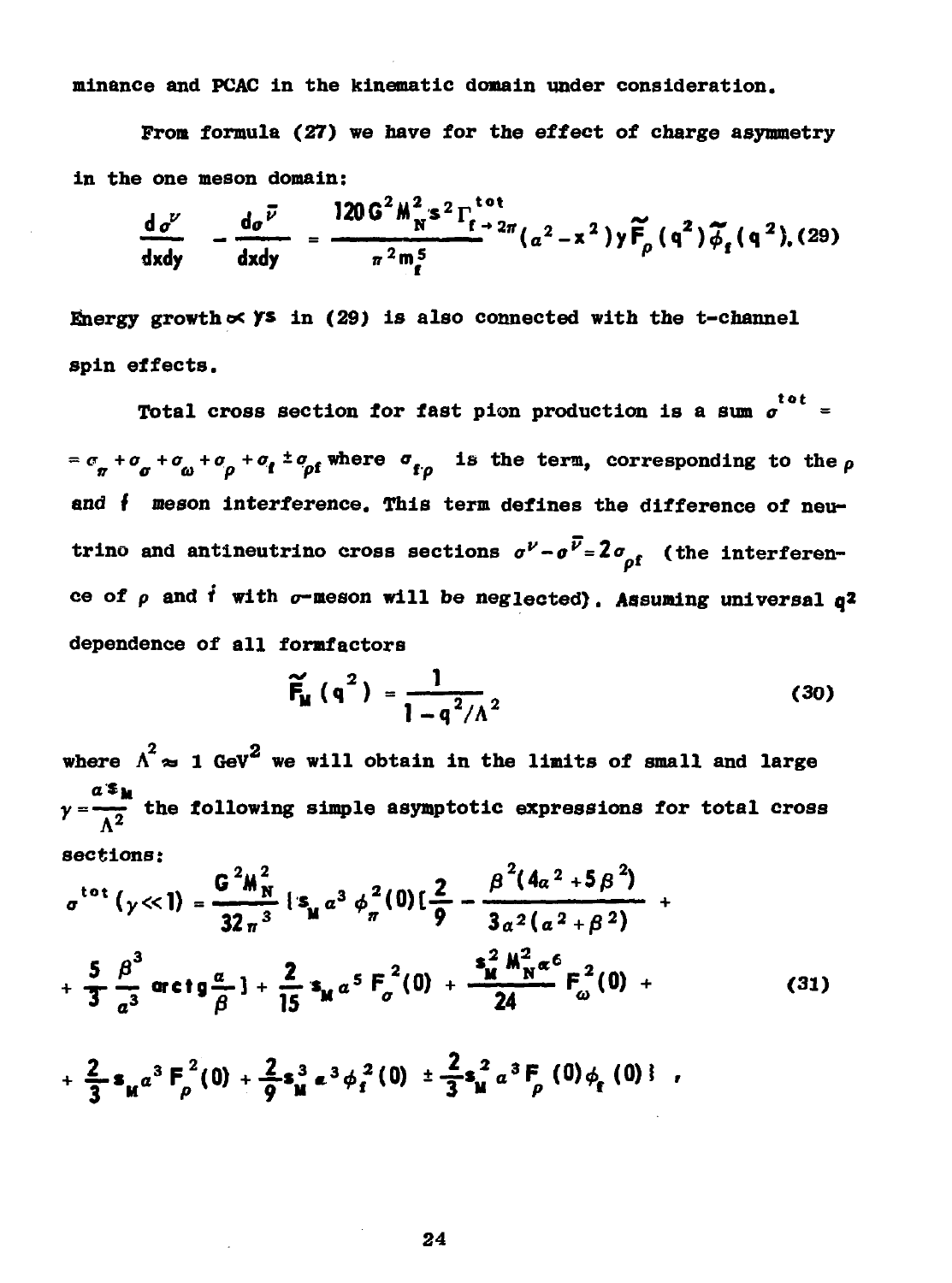$$
\sigma^{tot} (\gamma >> 1) = \frac{G^2 M_N^2}{32 \pi^3} \{ \frac{\Lambda^2 a^2 \phi_\pi^2 (0)}{2} \left( \frac{a^2 + 2\beta^2}{a^2 + \beta^2} - 2 \frac{\beta^2}{a^2} \ln \frac{a^2 + \beta^2}{\beta^2} \right) + \frac{\Lambda^2 a^4}{4} F_\sigma^2 (0) + \frac{\Lambda^4 a^4}{4} M_N^2 F_\omega^2 (0) \left[ \ln(1 + \gamma) - \frac{\gamma}{1 + \gamma} - \frac{3}{4} \right] + \frac{\Lambda^2 a^2 F_\rho^2 (0) \left[ \ln(1 + \gamma) - \frac{1}{2} \right] + \frac{\Lambda^2 s_M^2 a^2}{2} \phi_f^2 (0) + 2\Lambda^2 s_M a^2 F_\rho (0) \phi_f (0) \}.
$$
\n(32)

Table 2 contains numerical estimates of the cross sections at different sets of the parameter  $s_{\mathbf{u}}$  and at maximum momentum  $\left| \mathbf{t}_{1} \right|_{\max} \approx$  $\approx$  (1÷2) $m_{\pi}^2$  transfered to nucleon, which corresponds to  $\alpha \approx \frac{1}{7} \div \frac{1}{5}$ .

Though the differential cross section (27) grows with energy  $\propto$  S the sizes of domains I and II become smaller as  $1/s$ . Therefore total cross section is constant<sup>\*)</sup> and its value, as well as the ratio of the contributions from different mesons are essentially determined by the values the parameters  $s_M$ ,  $\Lambda^2$ . The relative value for the cross section difference  $A = \frac{\sigma^V - \sigma^V}{\sigma^V - \sigma^V}$  of

reaction (1) in  $\nu$  and  $\vec{\nu}$  beams is defined in domains I and III practically only by the parameter  $s_{\mu}$ .

<sup>\*)</sup> Note that for the total cross sections this asymptotics takes place at the energies of the incoming neutrino  $E_{\nu} \gg s_M/2M_N$ .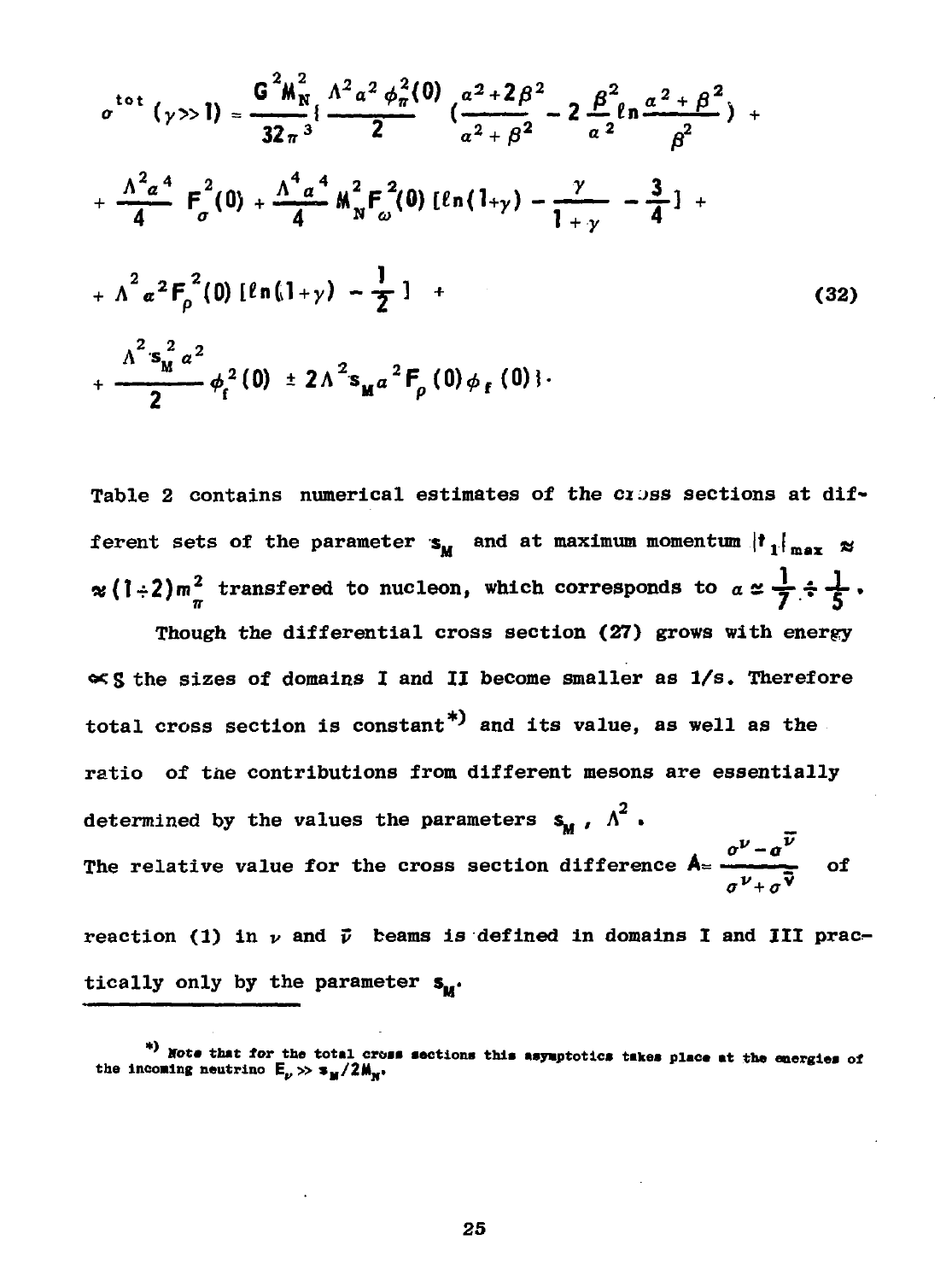## **b) Cross section of pion production on reggeons.**

**In the Regge domain, we shall derive from formula (10) using relation (23) and (25) the iollowing one:**  $d\sigma$  $dx dy$   $32\pi^3$  dt  $y = 0$  $\int_{0}^{2} \frac{Z}{r^{2}} \left[ \Phi_{\pi}^{\omega} \right]^{2} \tilde{\Phi}_{\omega}^{2} (\mathsf{q}^{2}) +$  (33)  $\mp 2M_{N}^{2}x^{2}y(1-\frac{y}{2})\frac{\sqrt{2}}{9}f_{\pi}$  Re  $\phi_{N}^{\omega}\sigma_{tot}^{\pi^{\pm}N}\tilde{\phi}_{A}(\mathfrak{q}^{2})\tilde{\phi}_{\omega}(\mathfrak{q}^{2})$ **.**  $\mathbf{P}$  +  $\mathbf{P}$  +  $\mathbf{P}$  +  $\mathbf{P}$  +  $\mathbf{P}$ **where —-£- I. "i s differential cross section of n N scattering**  $\frac{d\sigma^{\pm}}{dt}\Big|_{t=0} = 4\pi \Big|\gamma_{\rm p} \eta_{\rm p} + \gamma_{\rm f} \eta_{\rm f} \Big(\frac{y_{\rm S}}{s}\Big)^{\alpha_{\rm f}(0)-1} \mp \gamma_{\rm g} \eta_{\rm g} \Big(\frac{y_{\rm S}}{s}\Big)^{\alpha_{\rm p}(0)-1} \Big|^2$  $\gamma$ ,  $\eta$ ,  $\alpha$ (0) is a residue, signature and the value for  $\alpha$ (0) at **P**, **f** and  $\rho$  trajectories. For the axial combination  $\Phi_{\bf A}$  there is **assumed a unified dependence of the formfactor**

$$
\widetilde{\Phi}_{A}(q^{2}) = \frac{\Phi_{A}(q^{2})}{\Phi_{A}(0)}.
$$

**From numerical calculations it is clear that the main contri bution to the Regge domain at**  $\frac{5R}{2}$  **< y < l is made by the axial transitions, where weak pomeron-pion transition is dominating.From for** mula (33) it is seen, that at  $y \rightarrow 1$  the contribution from the  $(k_d)$ **trajectory becomes dominating in differential cross section. Thus a study of the y-distribution in the Regge domain allows one in principle to select the contribution from the vector and axial currents.**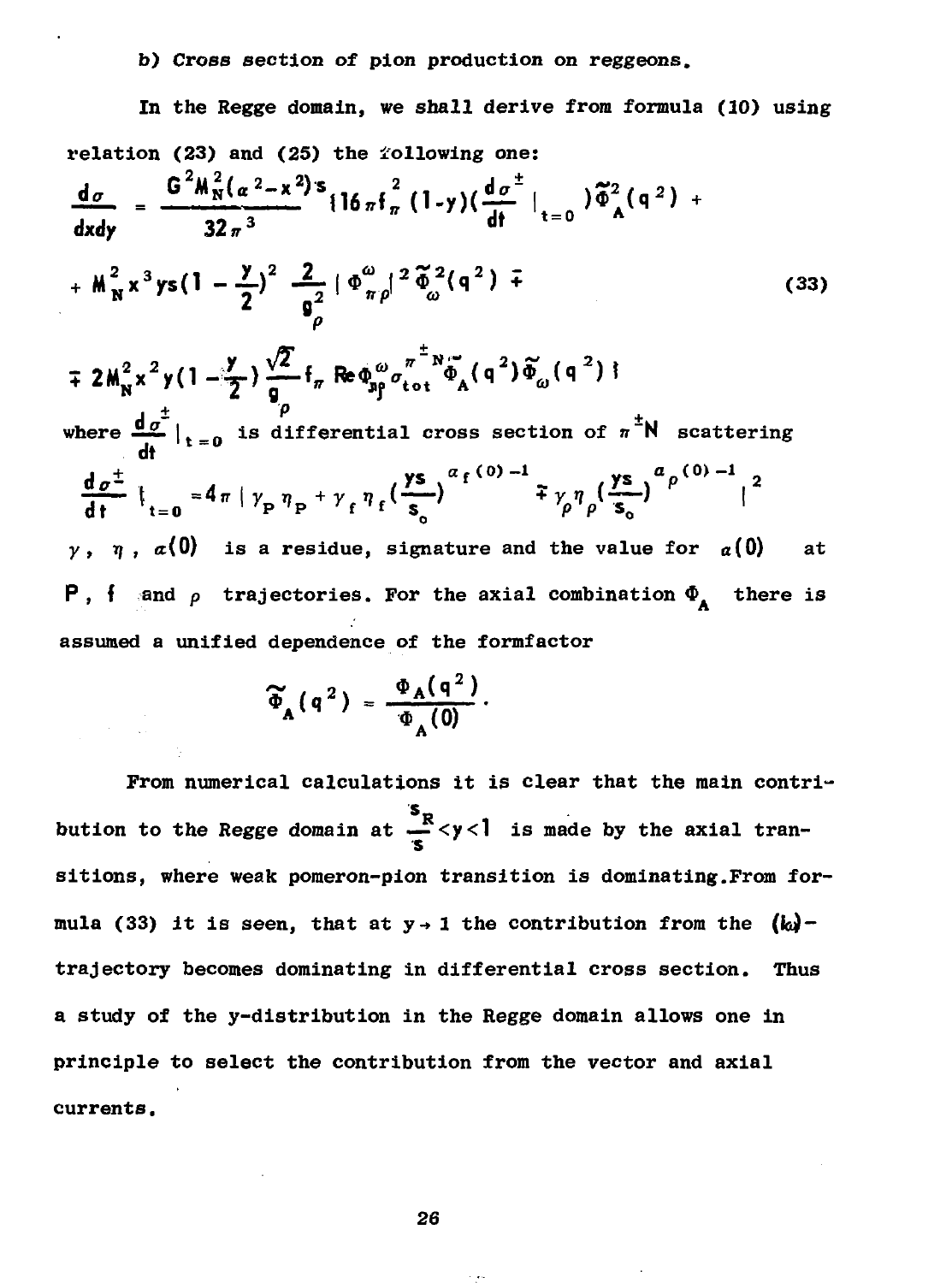**At x-»0 which corresponds to domain II in fig. 2 we have:**

$$
\frac{d_{\sigma}}{dx dy} = \frac{G^2 M_{N}^2 a^2 s}{32 \pi^3} 16 \pi f_{\pi}^2 (1 - y) (\frac{d_{\sigma}^{\pm}}{dt} |_{t=0}).
$$
 (34)

**In the Regge domain the difference of the cross sections for**  $\nu$  and  $\vec{\nu}$  is defined both by the asymmetry caused by  $\rho$ -pomeron **interference and by P-odd asymmetry, connected with the interfe rence between leptonic and hadronic vector and axial currents. For** the  $\bar{\nu}$  and  $\nu$  cross section difference we have:  $\overline{v}$   $d\sigma^{\nu}$  **G**  $M_N(a^2 - x^2)$ **s dx dy** dx dy  $32\pi^3$  (35)  $\times \left(\frac{d_{\sigma}}{dt} - \frac{d_{\sigma}^{\dagger}}{dt}\right|_{t=0} \left| \widetilde{\Phi}_{A}^{2}(q^{2}) + 2M_{N}^{2}x^{2}y(1-\frac{y}{2})\frac{\sqrt{2}}{9}Re\,\Phi_{\pi\rho}^{\omega}( \sigma_{tot}^{+}+ \sigma_{tot}^{-})\widetilde{\Phi}_{A}(q^{2})\widetilde{\Phi}_{\omega}^{\prime}(q^{2}) \right|.$ 

The study of the  $q^2$  dependence for differential cross sections (33) and (35) allows us to study the formfactors of weak **tions (33) and (35) allows us to study the formfactors of weak**

**\**

The data on diffractive dissociation of pions on nucleons<sup>/17/</sup> point to the fact that differential cross section for pion dissociation into hadronic system of the mass **M** decreases as  $1/M^4$  with  $\alpha$ be treated in the hadronic block as a process inverse to diffraction dissociation of pion into the system with  $M = \sqrt{q^2}$  and one may take for estimates the  $q^2$  dependence of formfactors in form (30). Then at large  $|q^2|$  =  $\frac{1}{2}$   $\frac{1}{2}$  from (33) we obtain: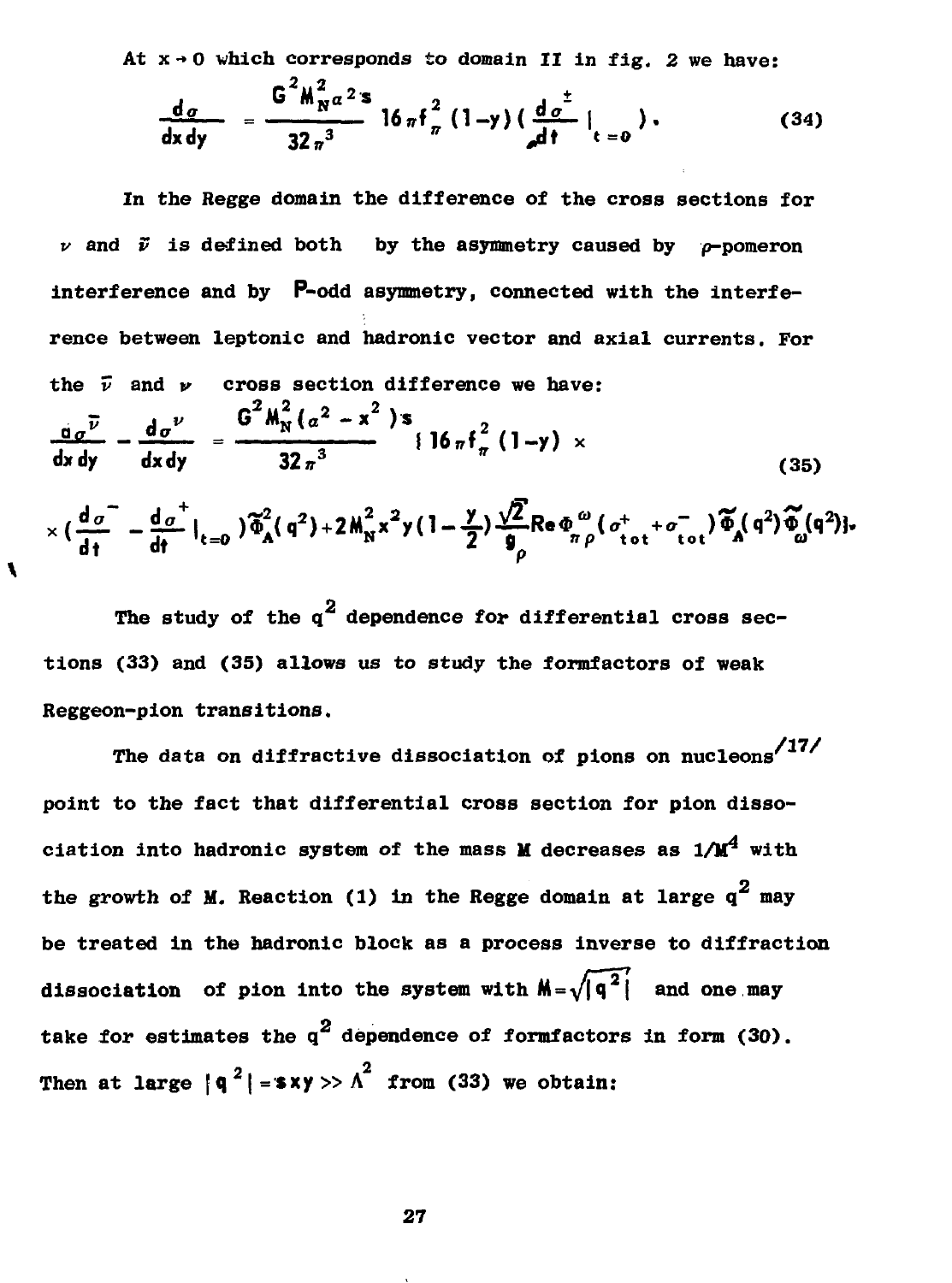$$
\frac{d_{\sigma}}{dxdy} = \frac{G^{2}M_{N}^{2}(a^{2}-x^{2})\Lambda^{4}}{32\pi^{3}} \left\{ \frac{16\pi f_{\pi}^{2}}{sx^{2}y^{2}}(1-y)(\frac{d_{\sigma}^{2}}{dt}) \right\}_{t=0}^{t} \right\}
$$
(36)

$$
+2M_{N}^{2}\frac{s_{o}}{s}\frac{x}{y^{2}}(1-\frac{y}{2})^{2}\frac{2}{\theta_{\rho}^{2}}|\Phi_{\pi\rho}^{\circ}|^{2}+2M_{N}^{2}(1-\frac{y}{2})\frac{\sqrt{2}}{\theta_{\rho}}\Phi_{\pi\rho}^{\circ}+\sigma_{tot}^{\pm}\sqrt{\frac{s_{o}}{s}}\frac{1}{sy^{3/2}}\}.
$$

From comparison of formulae (27), (34) and (36) it follows that the scattering event density in mesons and structurelles reggeons increases with energy  $\approx$  's while the density of the events of scattering on structure reggeons decreases with energy as 1/s. However domains I.II and III in fig. 2 decrease with energy, while domain 1V increases since the total number of the events in domains I. II. III turns out to be constant and independent of the energy. The total number of neutrino production of pions on pomeron increases as energy logarithm, and the total cross section of other scattering processes on structure reggeons and their interferences are constant and to great extent are defined by the quatity  $s_p$ . The total cross section for pion production in the Regge domain (at  $\alpha s_p \gg \Lambda^2$  ) has the form:

$$
\sigma^{tot} = \sigma_{\rm p} + \sigma_{\omega} \mp \sigma_{\rho \rm p} = \frac{G^2 M_{\rm N}^2}{32 \pi^3} \left[ \Lambda^2 \alpha^2 f_{\pi}^2 \left( \sigma_{\rm tot}^{\pi \rm N} \right)^2 (ln \frac{s}{s_R} - l) + \frac{\Lambda^4 \alpha^4 s_{\rm o} |\Phi_{\pi \rho}^{\circ}|^2}{2 g_{\rho}^2 s_{\rm R}} + \frac{\Lambda^4 \alpha^4 s_{\rm o} |\Phi_{\pi \rho}^{\circ}|^2}{2 g_{\rho}^2 s_{\rm R}} + (37)
$$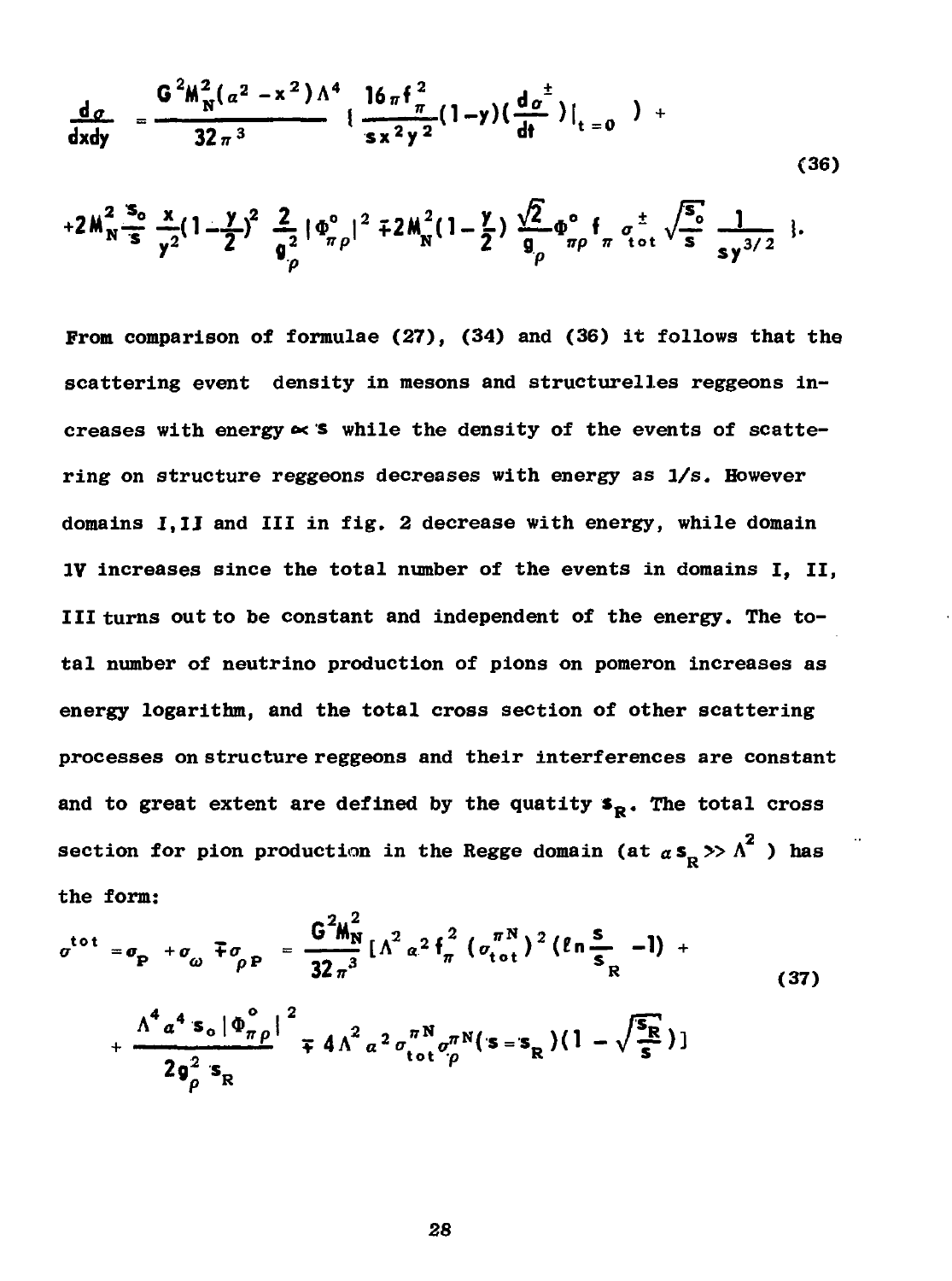**where** *о* **is the contribution from the p-trajectory to the P** total cross section for  $\pi N$  scattering

$$
\sigma_{\text{tot}}^{\pi^- N} - \sigma_{\text{tot}}^{\pi^+ N} = 2 \sigma_{\rho}^{\pi N}.
$$

 $\mathbf{R} = 20$  density  $\mathbf{R} = 20$  density  $\mathbf{R} = 20$  density  $\mathbf{R} = 20$  density  $\mathbf{R} = 20$  density  $\mathbf{R} = 20$  density  $\mathbf{R} = 20$  density  $\mathbf{R} = 20$  density  $\mathbf{R} = 20$  density  $\mathbf{R} = 20$  density  $\mathbf{R} = 20$ **tributions** *<rp\** **2«10"<sup>40</sup> cm 2 , Oy-4.10"<sup>42</sup> cm 2 ,** *a. - о at* **3-10~<sup>41</sup> cm 2 The difference of the total cross sections for single fast pion** production in the  $\nu$  and  $\vec{\nu}$  beams changes its sign when passing to **the Regge domain. The quoted quantity is determined by the effects of charge asymmetry in domains II and IV, which is caused by** *p* **and P trajectory interference, and makes up 10-15% of total cross section. The contribution of the interference of vector and axial currents to the cross section difference is small (< 0.1%) and decreases with the energy as 1/S. From formula (37) it is seen that total cross section in Regge domain is defined mainly by neutrino /antineutri no/ scattering on pomeron. Thus a study of reaction (1) provides us with the information about weak interaction of pomeron and its quark structure.**

**According to formulae (27) (34) and (36) the event density is su s<sup>R</sup> maximal in the range of transition to Regge asymptotics at** *y~-^+S* **and at |q<sup>2</sup> |\*"A , therefore the investigation of the event distribu tion over x and у gives us information about space-time picture of reggeon production (virtual mesons) (see Conclusion). The study of**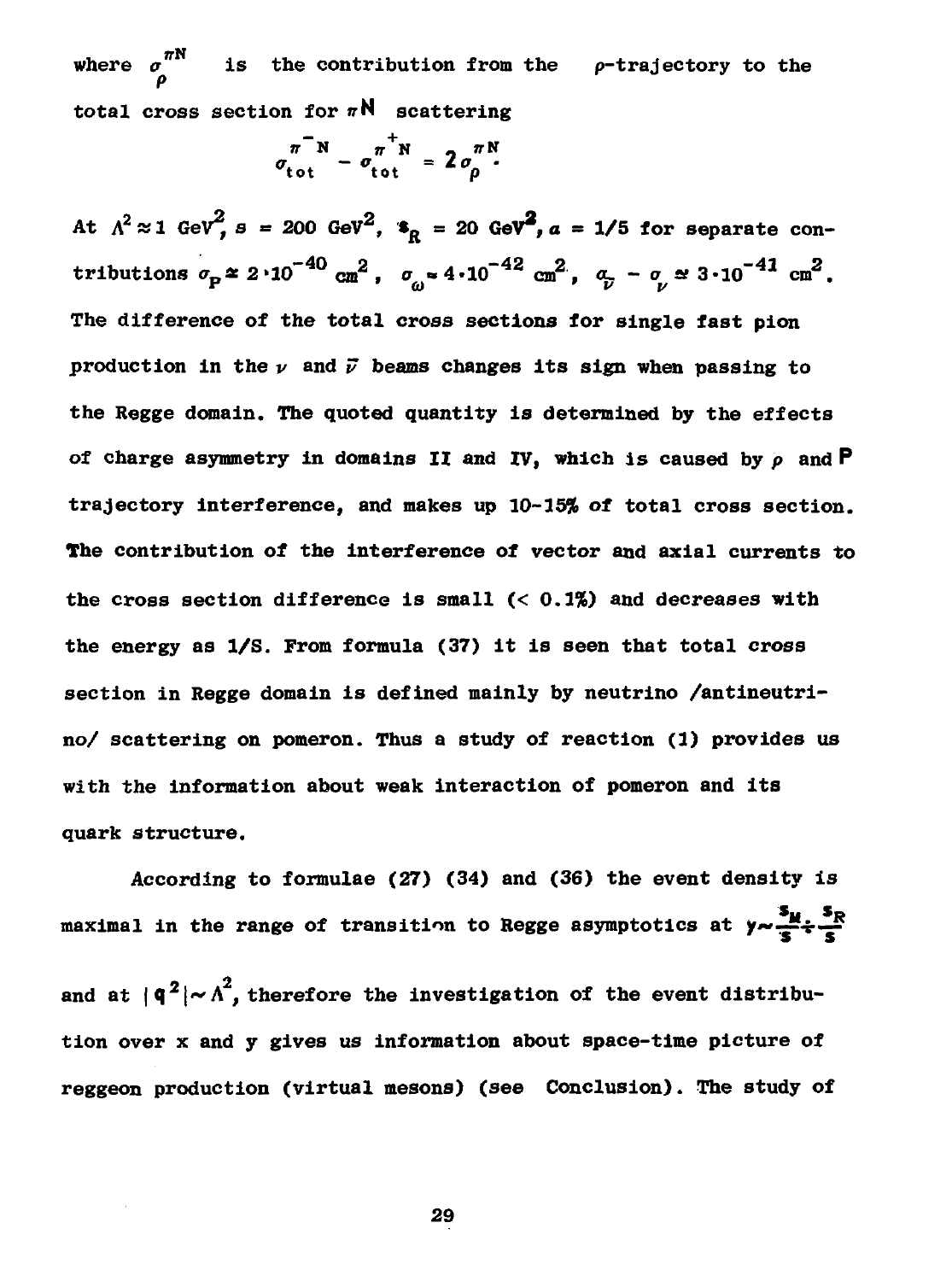**the charge asymmetry effects, manifesting themselves in the diffe rence of neutrino and antineutrino cross sections helps us to defi** ne more precisely the parameters  $s_{\mu}$  and  $s_{\overline{x}'}$  determining the transi**tion to the Regge asymptotics on the case of lepton-hadron processes.**

### **5. SINGLE PION PRODUCTION ON NUCLEI**

In single pion production processes the scattering on  $\sigma$ , **f and pomeron goes on coherently on the whole nucleus at sufficiently** small  $t_1$  . As for scattering on  $\pi$  and  $\rho$  it is defined by the sum **of incoherent contributions from nucleus nucleons. In the vertex** of  $\omega$  emission by nucleon  $\oint_{\omega} \overline{\Psi}_2 \chi_{\mu} \Psi_1 \omega_{\mu}$  interaction with the time component  $g_{\omega} \bar{u}_2 \gamma_o u_1 \omega_o$  goes into  $g_{\omega} 2 M_N \phi_2^+ \phi_1 \omega_o$  (the wave functions  $\phi_{i,j}$  are normalized for 1) in nonrelativistic limit) and cor**responds to coherent scattering on nucleus. The interaction of** nucleons with space component  $\vec{\omega}$  is caused by relativistic effects **and is inessential in consideration of small momentum transfers to nucleon.**

**Account for Paul! exclusion principle for nucleons in the fi nal state may greatly influence the ratio of incoherent and cohe rent contributions from different mesons to the reaction (1) of fast pion production with small momentum transfer to nucleon. A de tailed consideration of incoherent processes with account for nu**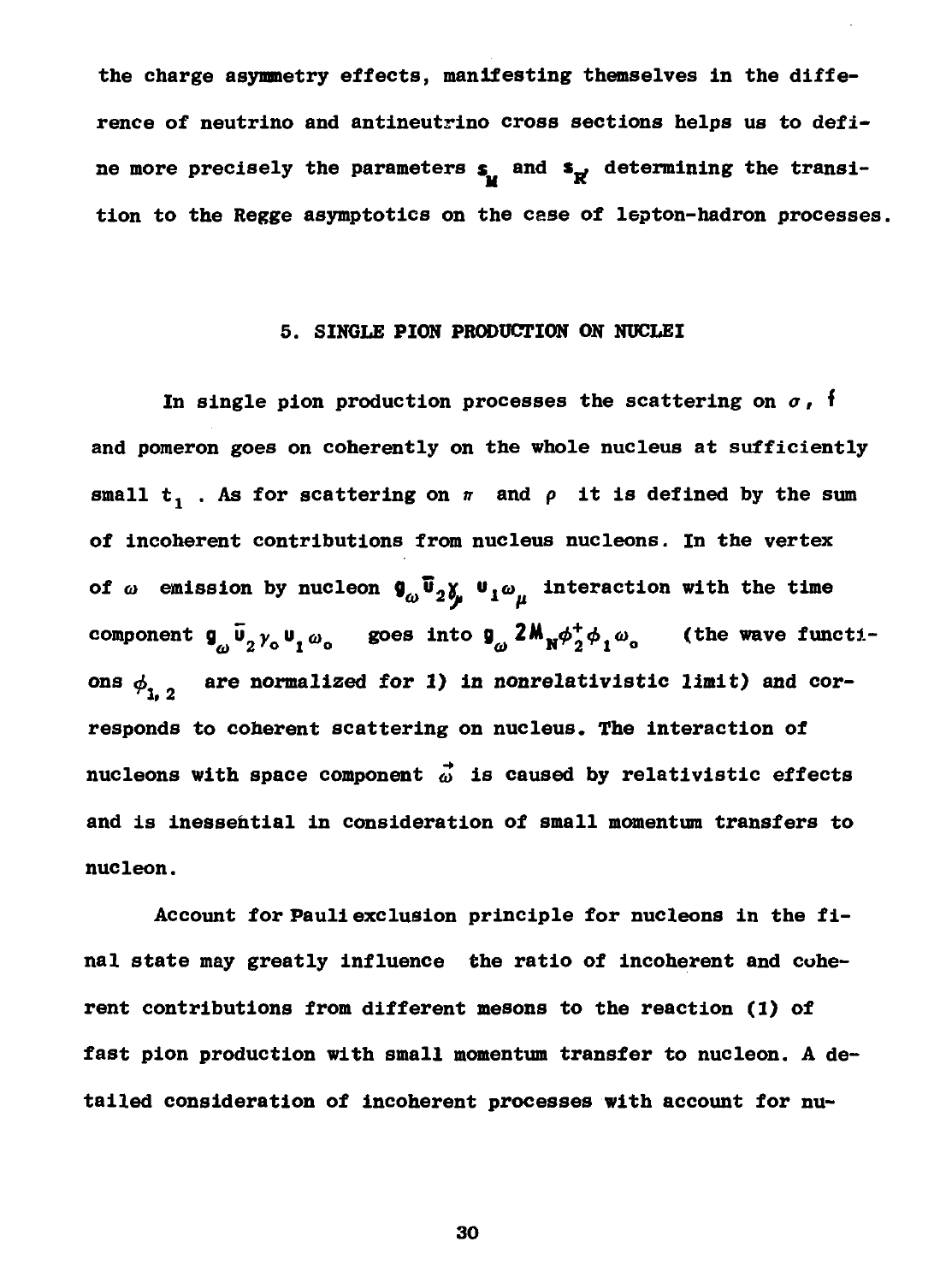**clear effects is therefore a separate problem which involves nu \*) merical calculations.**

**Differential cross section of coherent neutrino production of single pions on nuclei is defined in formulae (7), (10) (27) and** (36) by the contributions from  $\sigma$ ,  $\omega$ , f and pomeron. In this the relevant cross sections are to be additionally multiplied by A<sup>*t*</sup> where  **=2 for coherent scattering with no account for nucleon screening and pion absorption in nucleus.**

**The study of fast pion production on nuclei allows us to se lect the contributions from**  $\omega$  and **f** mesons in the mesonic domain **and in the P ,** *o> , f* **trajectories in Regge domain. It is rather interesting that the difference of the**  $\nu$  and  $\vec{\nu}$  cross sections **for pion production on nuclei caused by the** *p* **contribution may practically vanish.**

# **6. CONCLUSION. SPACE-TIME PICTURE OF VIRTUAL MESON AND REGGEON FORMATION**

**The kinematical range of small momentum transfers to nucleon corresponds to scattering on its periphery, which corresponds to the range of small x in the framework of the quark-parton model. No matter that the contribution from the range of small x to the total cross section of deep inelastic scattering is small, still just this region raises our interest from the point of view of**

**<sup>\*</sup>** The coherent neutrino production of  $r^2$  mesons on nuclei induced by neutral currents<br>was considered in ref.<sup>'16</sup>'.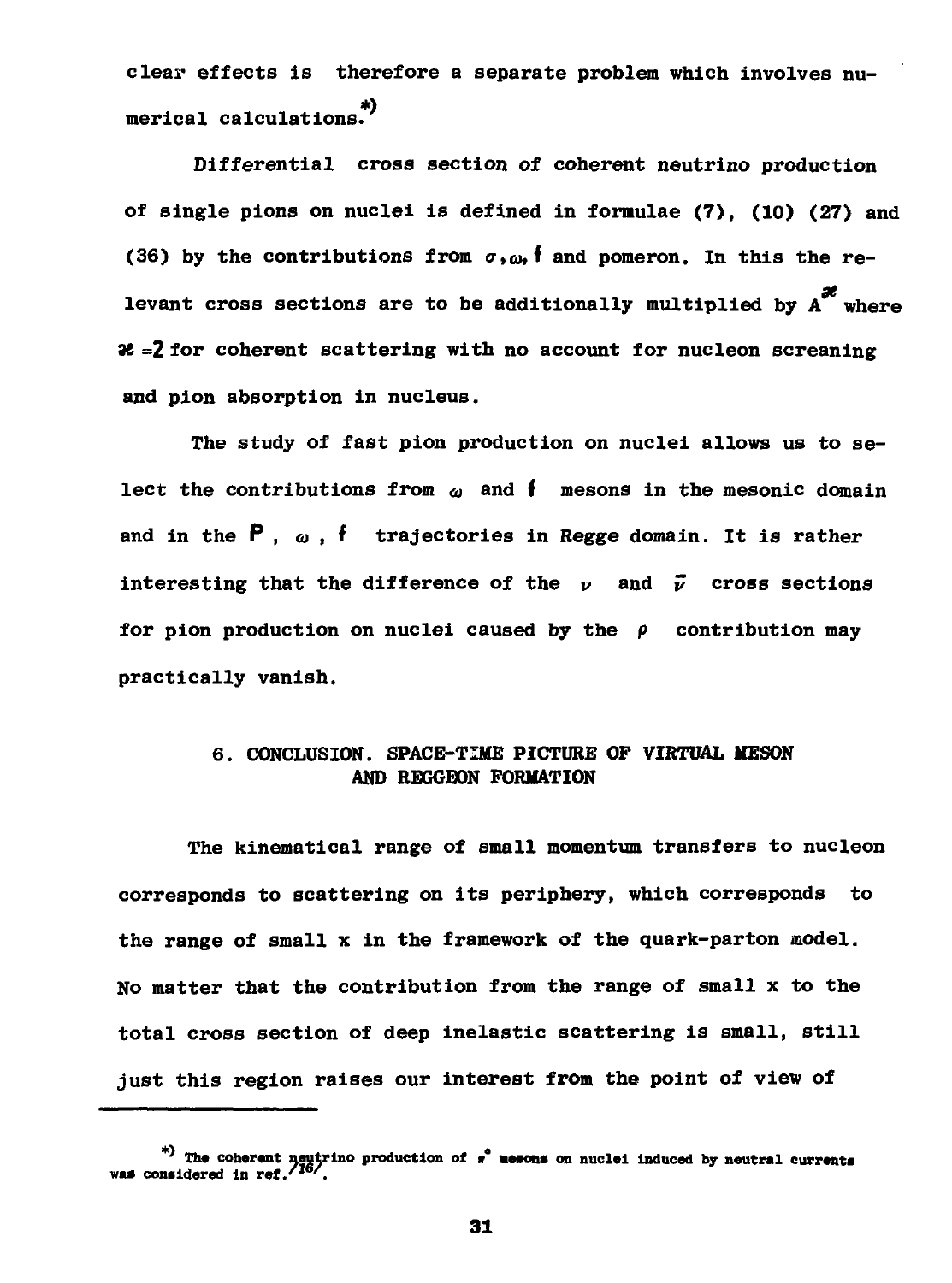**quark interaction at large distances. This is the range of strong correlations between partons and neutrino scattering on virtual mesons treated in this work is manifestation of these correlations.**

**Our understanding of scattering on virtual mesons as of an effective way of the simplified description of neutrino scattering on quark-antiquark correlations in the -peripheral domain of nucleon (in the domain of confinment) makes it necessary to change the des** cription of such correlations with increase of  $s_{1} \approx 2p_{1} q_{2}$ . **At characteristic time of scattering A»<sup>7</sup> "—->jf-the correlations ma nage so to say to form in virtual meson, on smaller timescales scattering takes place on correlations with quantum numbers of the corresponding mesons but they did not manage to form into such me sons. Regge asymptotics allows one to describe such "short-term" correlations, which manifest themselves as a corresponding Reggeon.** 2M<sub>N</sub> **In this the parameter S<sub>M</sub>** (more precisely  $r_M = \frac{1}{2}$ ) introduced in **M** Regge ones, may be interpreted as the timescale virtual meson formation.

**2 The high is q the better is the space resolution of parton** ling and the contract of the contract of the contract of the contract of the contract of the contract of the contract of the contract of the contract of the contract of the contract of the contract of the contract of the c is caused by the transition to distances smaller than the effective sizes of meson. Experimental study of the problem on the  $q^2$  dependence of the formfactors of meson-pion and Regge-pion transitions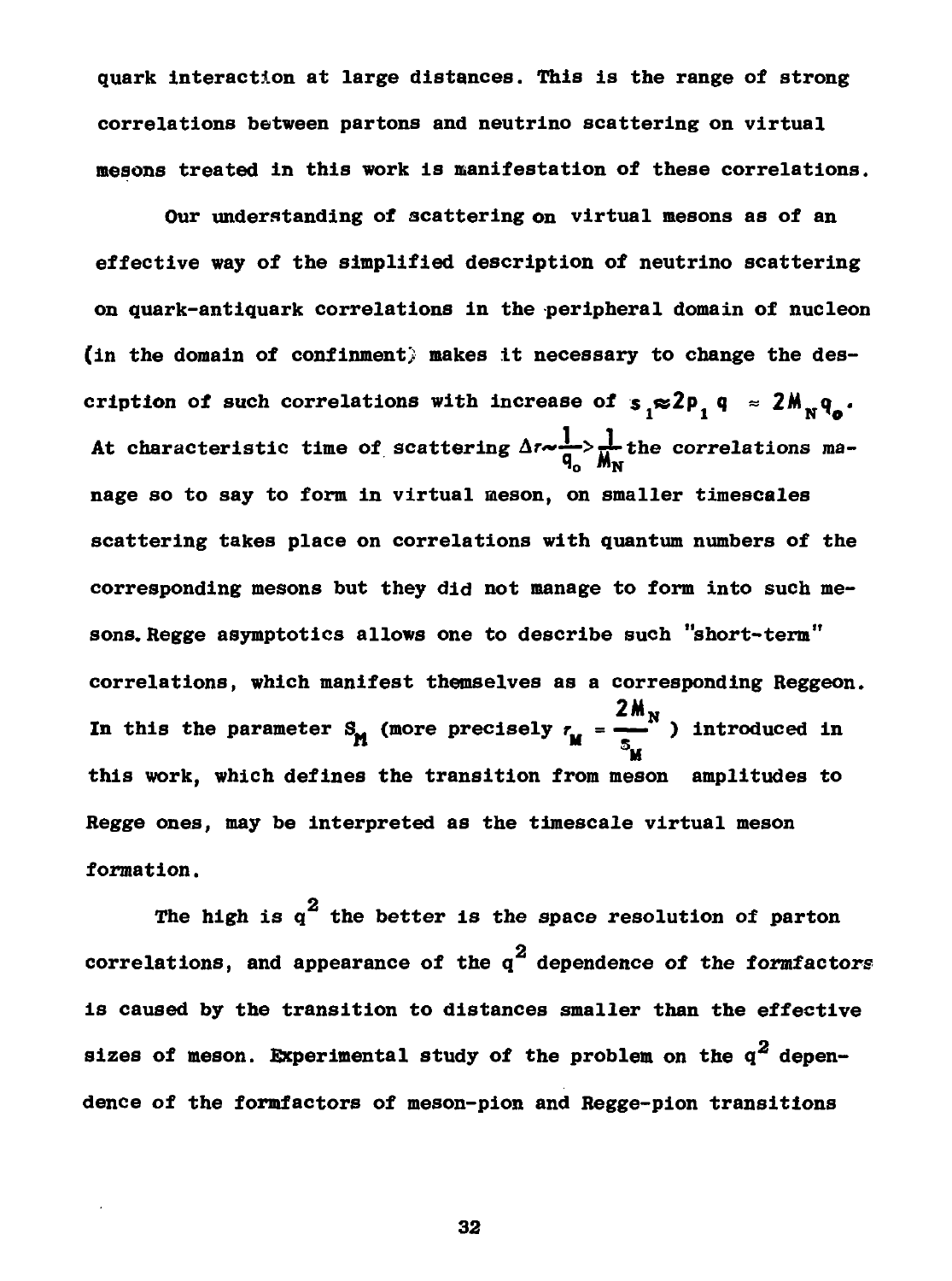**(weak charge radius of meson and reggeon) is of great interest.**

**From the estimates made it follows that the value for total cross section for** *n* **meson production in neutrino scattering on virtual mesons (reggeons) and the maximum density of the events in the plane (x, y) are very sensitive to the ratio of the parameters**  $s_{\mu}(s_{\rho})$  and  $\Lambda^2$  i.e., they are essentially defined by the timescale of meson formation in parton correlations and by the space struc-

In the framework of the described space-time picture it is mates (19) and (20) for  $F_A$ , and for  $T_{\pi N}$  experimental data on  $\pi N$ scattering. Such a violation may serve as an indication that simi-**Regge description of reaction (1) takes place right after resonance 2** ground part of the amplitude in the resonance region. However, the violation of the PCAC relation may be quite reasonable, reflecting the essential difference between lepton-hadron and hadron-hadron processes in the region of  $s_{1} < s_{1}$  if  $s_{1} > M_{R}^{2}$ ). The indicated region is characterized by the time  $\Delta r > r_{\text{M}} = \frac{2 M_{\text{N}}}{s_{\text{M}}}$  in the neutrino p **gion is characterized by the time Ar >rH =—— in the neutrino pro cesses. This time is larger than the one necessary for virtual me**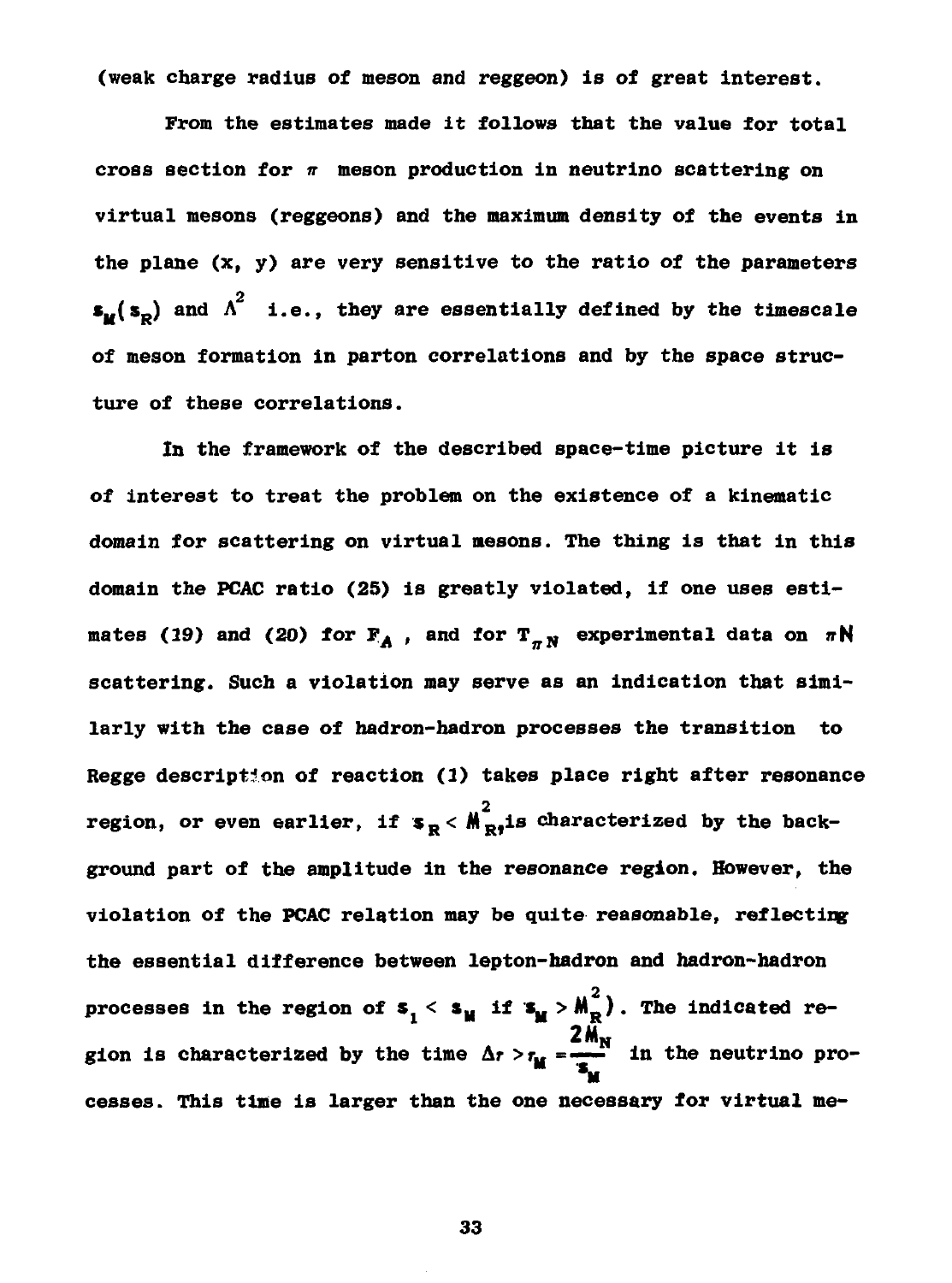**son formation in hadron at rest. In collision of two hadrons the processes would look as if virtual meson exchange in both hadrons.** But for incident hadron the quoted time increases  $r_{1} \rightarrow r_{2}$  =  $r_{1}$  =  $\frac{1}{r_{2}}$  *2N* This reasoning may serve as a qualitative argument in favour of a more delayed transtion to Regge asymptotics in lepton-hadro proces**particular, at**  $s_n \leq 20$  **GeV<sup>2</sup> will help to check the indicated pos**sibility.

It will be interesting to detect slow recoil nucleon in reaction (1). It would make possible to measure the quantity  $|{\bf t}_1|_{\max}$ and thus to investigate the properties of parton correlations depending on x. Detection of recoil nucleon allows one to study P-odd asymmetry (see formula (7)) over the Treiman-Yang angle, which would allow to find out the relative sign of different amplitudes. It seems to be of great importance to develop the methods for slow particle detection in neutrino detectors.

Reaction (1) treated here is the simplest example of a wide class of neutrino processes on the peripheral of nucleon. Investi**class of neutrino processes on the peripheral of nucleon. Investing/** us with the information about weak meson (reggeon) interaction, quark structure of reggeons and their physical nature. It will also **quark structure of reggeons and their physical nature. It will also** perties of quark interactions at large distances.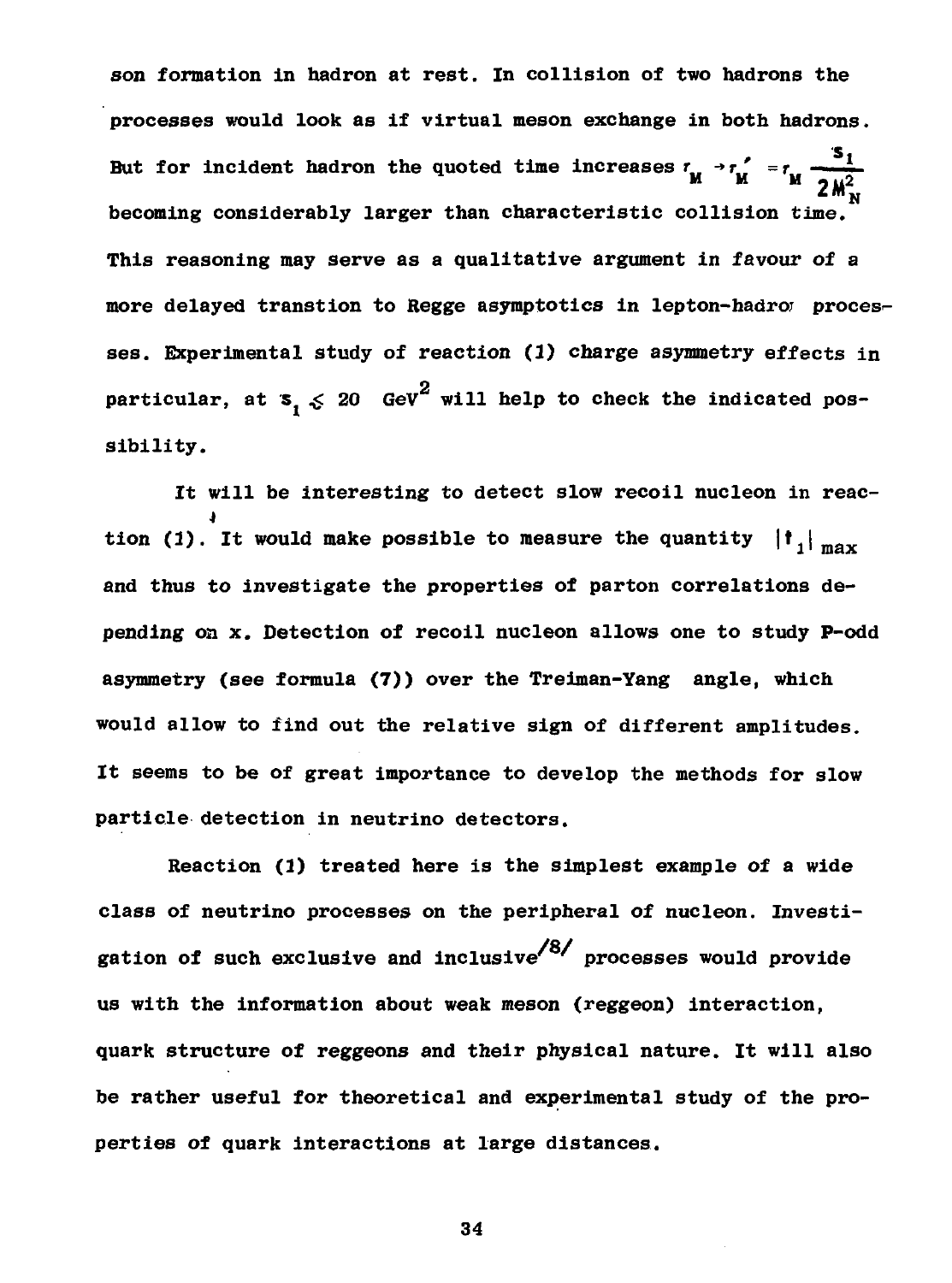**In conclusion the authors would like to express their grati**

**tude to V.V.Aramosov, P.E.Volkovitski, V.A.Gapienko, A.G.Doroshkevich,**

**Ya.B.Zel'dovich, A.B.Kaidalov, L.B.Okun', Yu.F.Pirogov, K.A.Ter**

**Martirosyan, V.D.Khovanski for valuable discussions and interest in our work.**

**REFERENCE S**

- **1. S.L.Adler. Ann. Phys., 50, 189, 1968.**
- **2. N.Cabibbo, G.Da Pratto. Nuovo Cim.,** *2b,* **611, 1962.**
- **3. J.Bell, S.Berman. Nuovo Cim., 25, 404, 1962.**
- 4. В.И.Андрюшин, М.Н.Кобринский, В.Н.Фоломешкин. Препринт ИФВЭ СТФ **72-Ю, 1972.**
- **5. C.B.Dover, S.H.Kahana, T.L.Trueman. Phys. Rev., D16, 799, 1977.**
- 6. А.Б.Кайдалов. Элементарные частицы (1 школа физики ИТЭФ), вып. 2. **Атомиздат, М., 1978, стр. 18.**
- **7. T. Ino et al. Progr. Theor. Phys., 33, 489, 1965; N.Hiroshige et a l . Progr. Theor. Phys., £1 , 721, 1964.**
- **8. R.J.Rivers. Nuovo Cim., J34, 386, 1964.**
- **9. Н.Ю.Волконский, В.Ю.Новожилов, Л.В.Прохоров, В.Ф.Соловьев. ЯФ, 2§, 14S, 1877.**
- **10. В.А.Кудрявцев, Е.№Левин, А.А.Щипакин. ЯФ, 10, 148, 1968.**
- 11. Дж.Сакураи. Токи и мезоны. Атомиздат. М., 1972.
- 12. Л.Г.Ландсберг, Ю.Д.Прокошкин и др. Яф, 29, 1513, 1979.
- **13. K.Kawarabayashi, M.Suzuki. Phys. Rev. Lett.,** *16,* **255, 1966.**
- 14. Р.Фейнм*а*н. Взаимодействие фотонов с адронами. "Мар", М., 1975.
- **15. D.Berg e t al . Preprint of Rochester University UR-677, 1978.**
- **16. K.S.Lackner. Nucl. Phys., B153, 526.**
- 17. А.Б.Кайдалов. Элементарные частицы (III школа физики ИТЭФ), вып. 2. **Атомиздат, М., 1875, стр. 31.**

**Received 22 April, 1980.**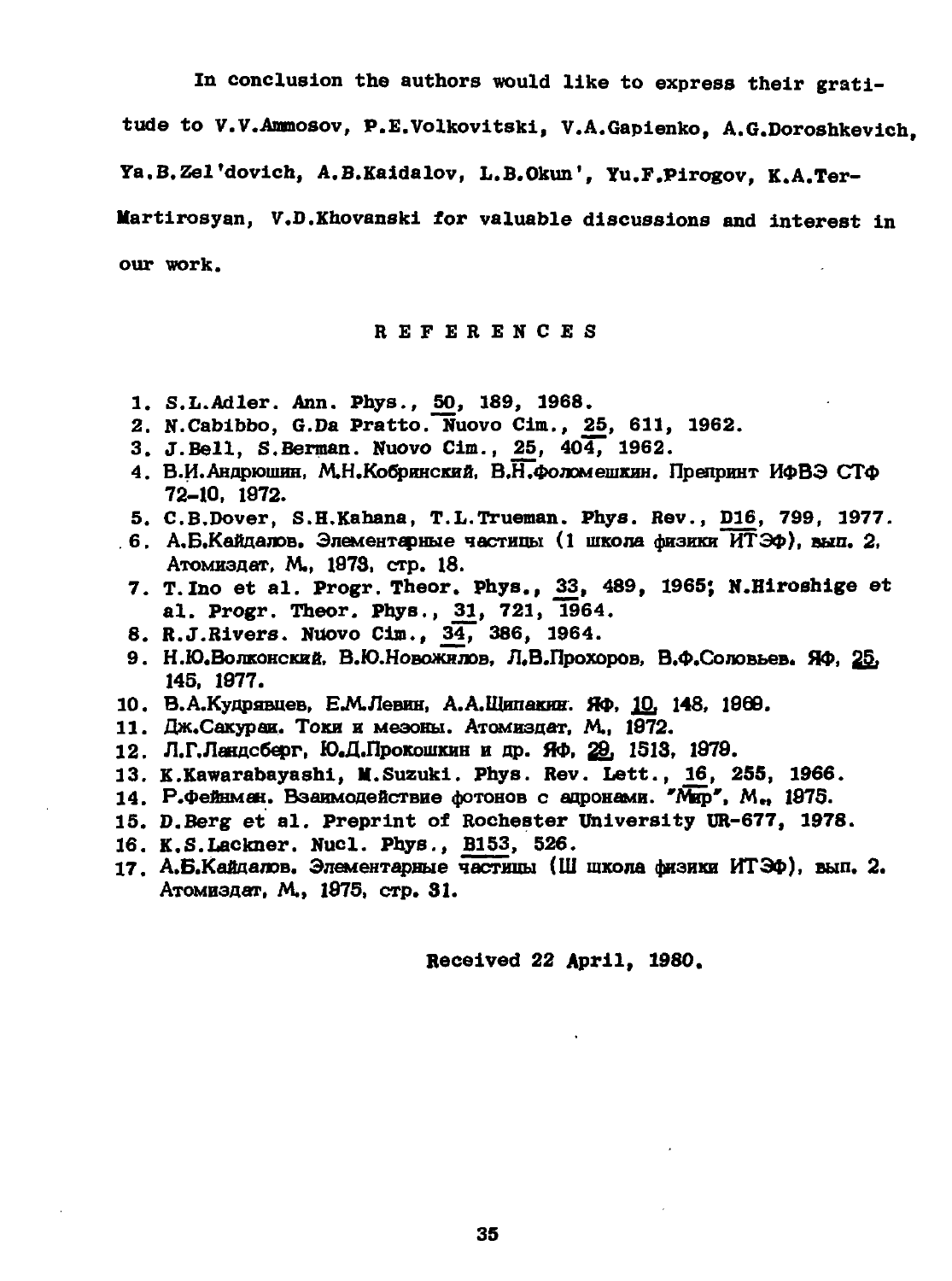Table 1

| Transition                                                                | . Р<br>۰۵<br>of initial meson | Charged current:<br>G-parity of<br>the transition; | type | Neutral current<br>of $C_{0\rightarrow 0}$ -parity of<br>the transition; | type |
|---------------------------------------------------------------------------|-------------------------------|----------------------------------------------------|------|--------------------------------------------------------------------------|------|
|                                                                           | $0^-, 1^-$                    | ∔                                                  | v    | ÷                                                                        | no   |
|                                                                           | $\mathbf{1}$ , $\mathbf{1}$   |                                                    |      |                                                                          | v    |
|                                                                           | 1,0                           |                                                    | v    |                                                                          | v    |
|                                                                           | $o^+$ , $o^+$                 |                                                    |      |                                                                          |      |
|                                                                           | 1, 1                          |                                                    | v    | ÷                                                                        | no   |
| $\mathbf{D}_{\mathbf{A}}^{\circ}$ + $\pi$                                 | $1^+, 0^+$                    |                                                    |      |                                                                          | А    |
| $\eta^0 \rightarrow \pi^-(\eta' \stackrel{\rightarrow}{\rightarrow} \pi)$ | $0^{\circ}$ , $0^{\circ}$     |                                                    | no   | ÷                                                                        | no   |
| $\int_{2}^{0}$ + $\pi$                                                    | $2^{\dagger}$ ,               |                                                    | v    | ÷                                                                        | no   |
| $f^{\circ}$                                                               | $2^+$ , $0^+$                 |                                                    |      | ٠                                                                        |      |
|                                                                           |                               |                                                    |      |                                                                          |      |

l,

 $\begin{tabular}{ll} The \emph{contributions of different mesons to total cross section in one meson when different} \end{tabular}$  $s_{\rm M}$  and  $a$  parameter choice

| $\sigma$ , cm <sup>2</sup>                                                                                                                                                                    |  |  |  | $\sigma_{\rm F}$ $\sigma_{\rm g}$ $\sigma_{\rm g}$ $\sigma_{\rm g}$ $\sigma_{\rm f}$ $\sigma_{\rm f}$ $\sigma_{\rm f}$ $A = \frac{\sigma^{\nu} - \sigma^{\bar{\nu}}}{\sigma^{\nu} + \sigma^{\bar{\nu}}}$ |
|-----------------------------------------------------------------------------------------------------------------------------------------------------------------------------------------------|--|--|--|----------------------------------------------------------------------------------------------------------------------------------------------------------------------------------------------------------|
| $\mathbf{s}_{\mathbf{M}} = 2 \text{ GeV}^2$ , $a = 1/7$   $5 \cdot 10^{-42}$   $2 \cdot 10^{-42}$   $6 \cdot 10^{-43}$   $3 \cdot 10^{-41}$   $2 \cdot 10^{-41}$   $4 \cdot 10^{-41}$   $0.8$ |  |  |  |                                                                                                                                                                                                          |
| $S_M = 20 \text{ GeV}^2$ , $a = 1/5$ $8.10^{-41}$ $6.10^{-41}$ $2.10^{-41}$ $3.10^{-40}$ $2.10^{-38}$ $10^{-38}$ $0.5$                                                                        |  |  |  |                                                                                                                                                                                                          |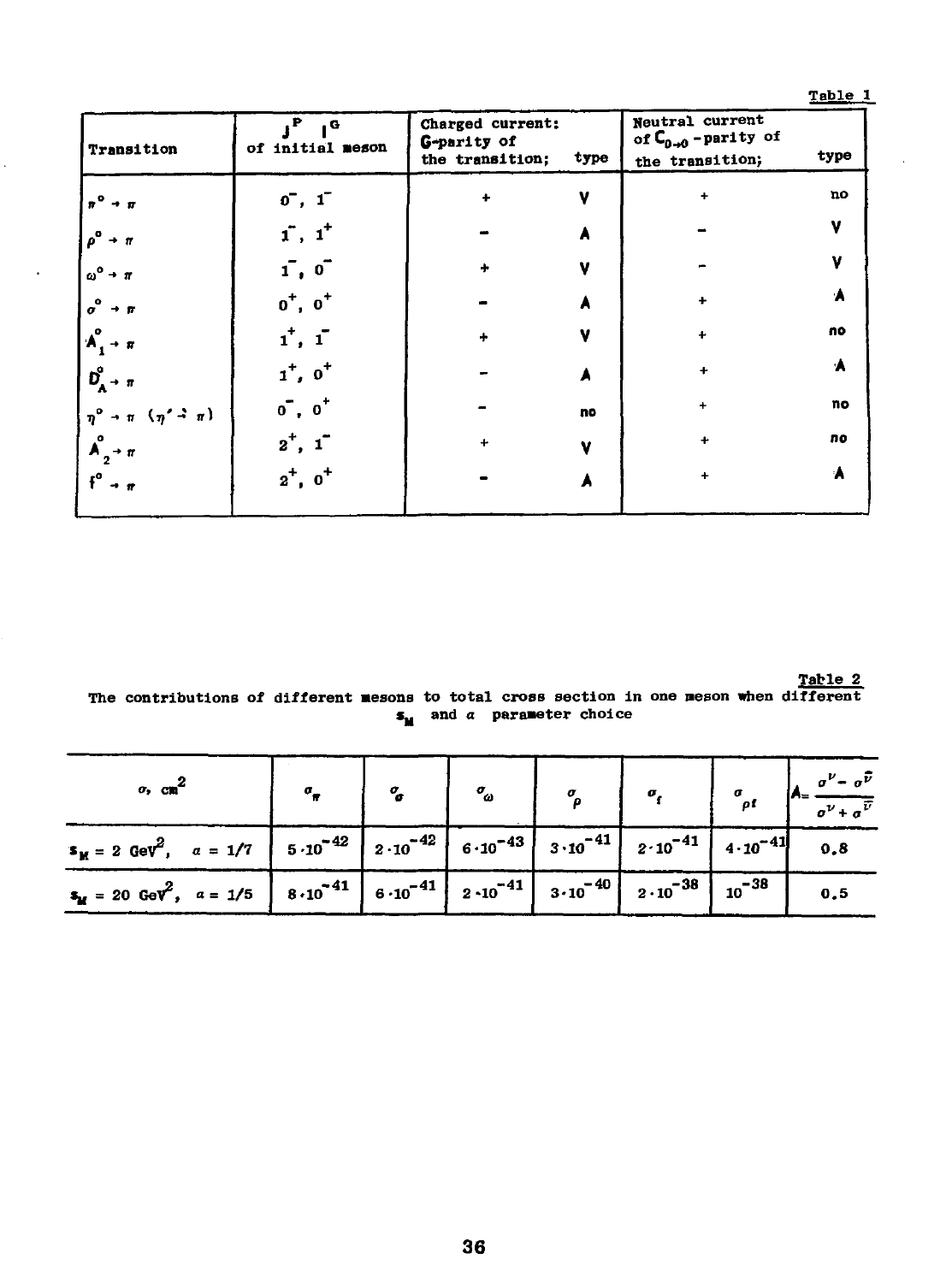

 $Fig. 1$ 



Fig.